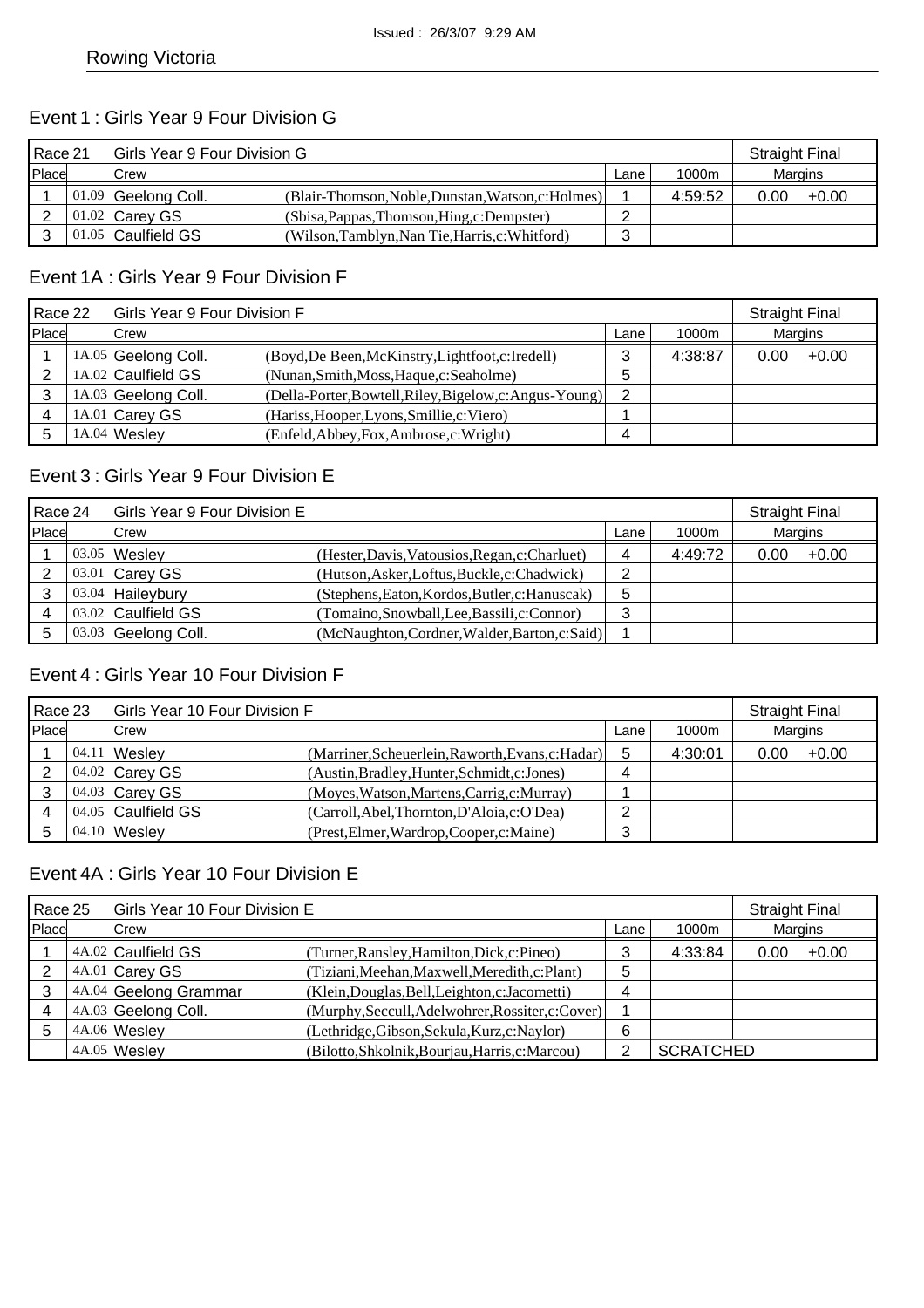#### Event 5 : Boys Year 9 Quad Division D

| Race 26 |       | Boys Year 9 Quad Division D |                                                      |      |         | <b>Straight Final</b> |             |
|---------|-------|-----------------------------|------------------------------------------------------|------|---------|-----------------------|-------------|
| Place   |       | Crew                        |                                                      | Lane | 1000m   | Margins               |             |
|         | 05.07 | Scotch                      | (Lamont, Douglas, Caldwell, McLean, c: Sandford)     |      | 4:22:67 | 0.00                  | $+0.00$     |
| 2       |       | 05.02 Scotch                | (TBA,TBA,Vinson,Littlewood)                          | 5    |         |                       |             |
| 3       |       | 05.03 Carey GS              | (Horgan, pappas, Duncan, Wallis, c: De La Harp)      |      |         |                       |             |
| 4       |       | $05.01$ Scotch              | (Andrianakis, Smith, Houghton, Rockefeller, c: Sim)  | 2    |         |                       |             |
| 5       |       | 05.04 Caulfield GS          | (Mazaris, Nelson, Holman, Cula-Reid, c: Matteo)      | 3    |         |                       |             |
| 6       |       | 05.05 Melbourne GS          | (Dixon*, Seyfort, Gardner, Warne, c: Collard)        | 4    |         |                       |             |
|         |       | 05.06 Wesley                | (Polites, Tirtha, Dinidas, Band-Conrick, c: Griffin) | 6    |         |                       |             |
|         |       |                             |                                                      |      |         |                       | *substitute |

#### Event 6 : Girls Year 9 Four Division D

| Race 27 |  | Girls Year 9 Four Division D |                                                    |            |         |         | <b>Straight Final</b> |  |
|---------|--|------------------------------|----------------------------------------------------|------------|---------|---------|-----------------------|--|
| Place   |  | Crew                         |                                                    | Lane       | 1000m   | Margins |                       |  |
|         |  | 06.01 Carey GS               | (Robson, Degnan, Avery, Oswin, c: Cheema)          | 5          | 4:38:61 | 0.00    | $+0.00$               |  |
|         |  | 06.03 Geelong Coll.          | (Bennison, Devrome, Ratcliffe, Wellerman, c: Rose) |            |         |         |                       |  |
|         |  | 06.04 Haileybury             | (Foley, McEvoy, Huynh, Christopher, c: Chau)       | 4          |         |         |                       |  |
|         |  | $06.05$ Wesley               | (Melrose, Doery, Gillett, Smith, c: Jarrel)        | $\sqrt{2}$ |         |         |                       |  |
|         |  | 06.02 Caulfield GS           | (Stone, Crawley, Rivington, Theng, c: Malignaggi)  | 3          |         |         |                       |  |

#### Event 7 : Girls Year 10 Four Division D

| Race 28 |       | Girls Year 10 Four Division D                                                              |      |         |         |         |  |
|---------|-------|--------------------------------------------------------------------------------------------|------|---------|---------|---------|--|
| Place   |       | Crew                                                                                       | Lane | 1000m   | Margins |         |  |
|         |       | 07.01 Carey GS (Chapman, Gilbert, Tull, Rhodes, c: Cordener)                               | 5    | 4:27:43 | 0.00    | $+0.00$ |  |
|         |       | 07.06 Wesley (Kakouros, Karantonis, McGeehan, Nelson, c: Hannah)                           | っ    |         |         |         |  |
|         |       | 07.04 Geelong Grammar (Sutherland, Hood, Montgomery-Hribar, Sutherland, c: Roberts3Nissen) |      |         |         |         |  |
|         |       | 07.02 Caulfield GS (Crockett, Gillett, Young, Hulls, c: Powell)                            |      |         |         |         |  |
| 5       |       | 07.05 Haileybury (O'Brien, Kakvoules, Manley, Weereratne, c: Reid)                         | 6    |         |         |         |  |
| 6       |       | 07.03 Geelong Coll. (Sloan, Blair, Brimacombe, Babliolakis, c: Harris)                     |      |         |         |         |  |
|         | 07.07 | Wesley (Donagan, Niall, Shiff, Kellock, c: Anastasiou)                                     | 4    |         |         |         |  |

#### Event 8 : Boys Year 9 Eight Division D

| Race 29        | Boys Year 9 Eight Division D                                                                   |      |         | <b>Straight Final</b> |                |
|----------------|------------------------------------------------------------------------------------------------|------|---------|-----------------------|----------------|
| Place          | Crew                                                                                           | Lane | 1000m   |                       | <b>Margins</b> |
|                | 08.05 Melbourne GS                                                                             |      |         |                       |                |
|                | (Pie, Singh, Russell, Brown, Field, Ewington, Ingram, Allen, c: Ballantyne)                    | 5    | 3:46:93 | 0.00                  | $+0.00$        |
| $\overline{2}$ | 08.04 Melbourne GS                                                                             |      |         |                       |                |
|                | (Clark, Glen, Hardham, Baillie, Youren, Poulter, Bongiorno, Gaylard, c: Michail)               | 7    |         |                       |                |
| 3              | 08.08 Wesley                                                                                   |      |         |                       |                |
|                | (Dixon, Barber, Edwards, Denton, Farrar, Su, Callaghan, Williams, c: Shackleton)               | 4    |         |                       |                |
|                | 08.01 Carey GS                                                                                 |      |         |                       |                |
| 4              | (Chesterfield, MacNee, Fordham, Williams, Lisle, Solomon, Morton, Coull, c: MacWilliam)        | 8    |         |                       |                |
| 5              | 08.06 Melbourne GS                                                                             |      |         |                       |                |
|                | (Perin, Sims, Armstrong, Mannu-Smith, Barrington, Robinson, Jarman*, Hyde, c: Bate)            | 3    |         |                       |                |
| 6              | 08.02 Haileybury                                                                               |      |         |                       |                |
|                | (Gommans, Strain, Inoue, Hutchinson, Sooriyabandara, Stathopoulos, Stevens, Farren, c: Turner) | 6    |         |                       |                |
| 7              | 08.07 Wesley                                                                                   |      |         |                       |                |
|                | (McGougan, McKenna, Hosking, Ciavarella, Floden, Stevens, Bedogni, Cantwell, c: Fraser)        | 1    |         |                       |                |
| 8              | 08.09 Xavier                                                                                   |      |         |                       |                |
|                | (De Pieri, Hayes, Keith, D'angelo, Pirrie, Long, Cahill, Melilli, c: Shuster)                  | 2    |         |                       |                |
|                |                                                                                                |      |         |                       | *substitute    |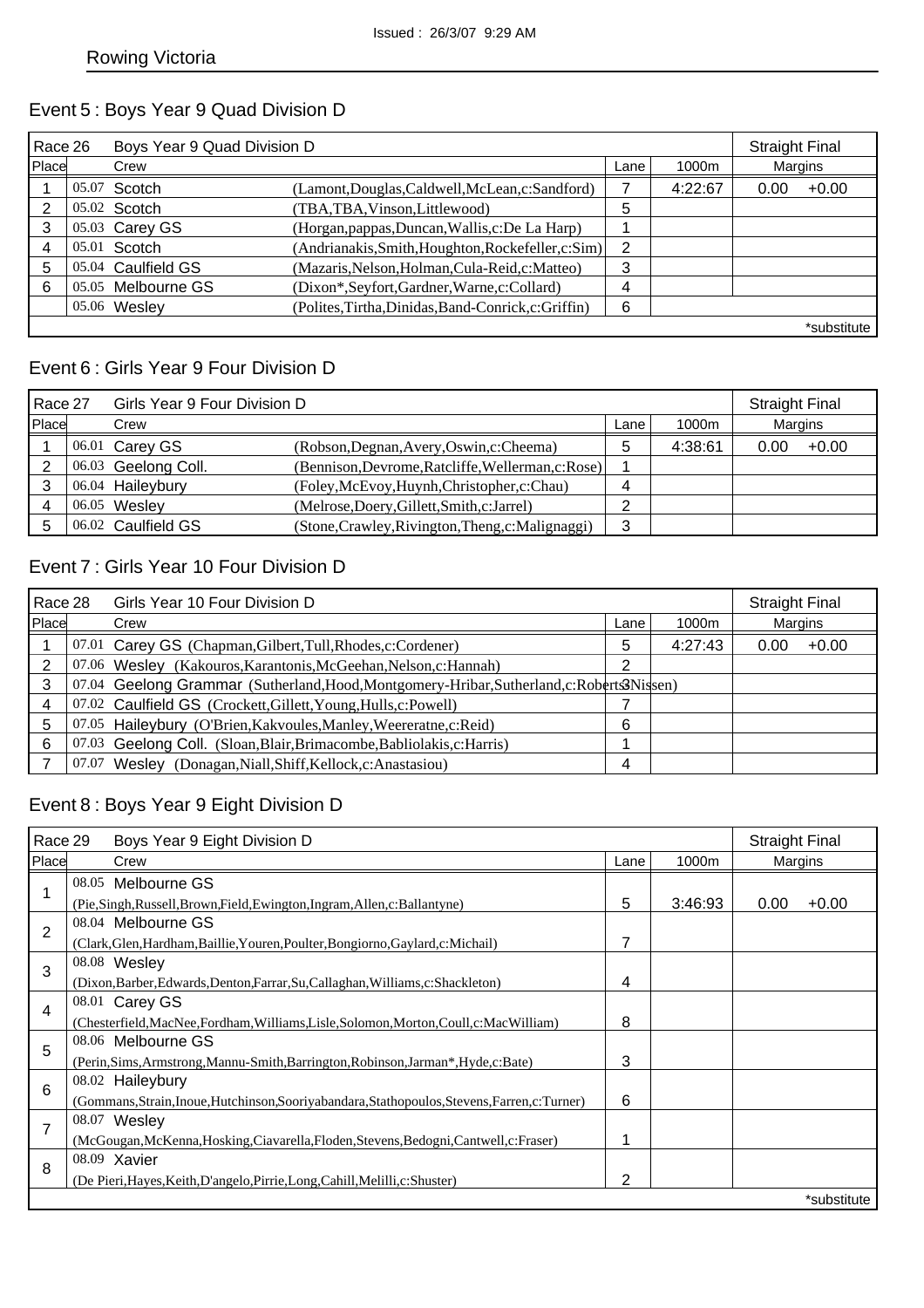### Event 9 : Boys Year 9 Quad Division C

| Race 30 |  | Boys Year 9 Quad Division C |                                                 |        |         |         | <b>Straight Final</b> |
|---------|--|-----------------------------|-------------------------------------------------|--------|---------|---------|-----------------------|
| Place   |  | Crew                        |                                                 | Lane   | 1000m   | Margins |                       |
|         |  | 09.02 Scotch                | (Renton, Kennedy, Welch, Feddersen, c: Balson)  | 4      | 4:04:96 | 0.00    | $+0.00$               |
|         |  | 09.01 Scotch                | (Stott, Wilson, Esnouf, Perry, c: Jenkins)      | 5      |         |         |                       |
|         |  | 09.03 Scotch                | (Green, Wheeler, Duffy, Cartney, c: Sim)        |        |         |         |                       |
|         |  | 09.04 St Kevin's            | (Nolan, Phillipos, Soste, Bunker, c: Crowther)  | ົ<br>∼ |         |         |                       |
|         |  | 09.05 St Kevin's            | (Lewis, Garlepp, Counsel, Hutchings, c: Hebert) | 3      |         |         |                       |

#### Event 10 : Girls Year 9 Four Division C

| Race 31 |       | Girls Year 9 Four Division C |                                                            |      |            |         | <b>Straight Final</b> |
|---------|-------|------------------------------|------------------------------------------------------------|------|------------|---------|-----------------------|
| Place   |       | Crew                         |                                                            | Lane | 1000m      | Margins |                       |
|         |       | 10.01 Carey GS               | (Morwood, Coffey, Watson, Dimopoulos, c: Herauld-Williams) | 4    | <b>NTT</b> | 0.00    | $+0.00$               |
|         |       | 10.03 Geelong Coll.          | (Inness, Monotti, Dobson, Graham, c: Brand)                | ⌒    |            |         |                       |
|         |       | 10.02 Caulfield GS           | (Scott, Jackson, Vasy, Djumas, c: Moss)                    |      |            |         |                       |
|         |       | 10.05 Wesley                 | (Schenberg, Leever, Marshall, Morris, c: Coker)            | 5    |            |         |                       |
| 5       | 10.04 | Haileybury                   | (Kent, Barba, Sarau, Milligan, c: Fyfe)                    | 3    |            |         |                       |

### Event 11 : Girls Year 10 Four Division C

| Race 32 | Girls Year 10 Four Division C |                                                         |      |         |         | <b>Straight Final</b> |
|---------|-------------------------------|---------------------------------------------------------|------|---------|---------|-----------------------|
| Place   | Crew                          |                                                         | Lane | 1000m   | Margins |                       |
|         | 11.03 Geelong Coll.           | (Veanes, kemp, O'Brien, Bradshaw, c: Agosta)            | 6    | 4:09:28 | 0.00    | $+0.00$               |
|         | 11.04 Geelong Grammar         | (Kolomanski,Lockie,Edwards,Ramsay,c:Officer)            | 5    |         |         |                       |
|         | 11.01 Carey GS                | (Herauld-Williams, Burridge, Birch, Andrews, c: Newton) |      |         |         |                       |
|         | 11.05 Haileybury              | (Cruse,Cantwell,Alexandra,Sanderson,c:Capp)             | 4    |         |         |                       |
|         | 11.06 Wesley                  | (Patel, Tudor, Hentschke, Dean, c: Couttie)             | 3    |         |         |                       |
| 6       | 11.02 Caulfield GS            | (Margiannis, Hamilton, Guillaume, Lane, c: Legg)        | ⌒    |         |         |                       |

## Event 12 : Boys Year 9 Eight Division C

| Race 33<br>Boys Year 9 Eight Division C |                                                                                             |      |         | <b>Straight Final</b> |         |  |  |  |  |
|-----------------------------------------|---------------------------------------------------------------------------------------------|------|---------|-----------------------|---------|--|--|--|--|
| Place                                   | Crew                                                                                        | Lane | 1000m   | Margins               |         |  |  |  |  |
|                                         | 12.04 Melbourne GS                                                                          |      |         |                       |         |  |  |  |  |
|                                         | (Mandie, Cameron, Krause, Russell, Velakoulis, Murray, Abell, Pascoe, c: Perkins)           | 3    | 3:53:29 | 0.00                  | $+0.00$ |  |  |  |  |
| 2                                       | 12.05 Wesley                                                                                |      |         |                       |         |  |  |  |  |
|                                         | (O'Hehir, Waugh, Edwards, Siddons, Coley-Sowry, Grahn, Burrows, Miller, c: Boardman)        | 6    |         |                       |         |  |  |  |  |
| 3                                       | 12.02 Caulfield GS                                                                          |      |         |                       |         |  |  |  |  |
|                                         | (Templeton, Vaughan, Cula-Reid, Hronakis, Newman, Parsons, Allanson, Cikoratik, c: Coleman) | 5    |         |                       |         |  |  |  |  |
| 4                                       | 12.01 Carey GS                                                                              |      |         |                       |         |  |  |  |  |
|                                         | (Cherny, Morris, Coutts, Habib, Nixon, Mahler, McKeown, Lioyd, c: Pringle)                  | 2    |         |                       |         |  |  |  |  |
| 5                                       | 12.06 Xavier                                                                                |      |         |                       |         |  |  |  |  |
|                                         | (McCarthy, Kaldawi, Beukelman, Duggan, Gange, Sabljak, Jenkins, Nicholson, c: Facciolo)     | 4    |         |                       |         |  |  |  |  |
| 6                                       | 12.03 Haileybury                                                                            |      |         |                       |         |  |  |  |  |
|                                         | (Fletcher, McClay, Levin, Botti, Taylor, Macpherson, TBA, Owen, c: Turner)                  |      |         |                       |         |  |  |  |  |
|                                         | *substitute                                                                                 |      |         |                       |         |  |  |  |  |

### Event 13 : Boys Year 9 Quad Division B

| Race 34 |  | Boys Year 9 Quad Division B |                                               |      |         | <b>Straight Final</b> |         |
|---------|--|-----------------------------|-----------------------------------------------|------|---------|-----------------------|---------|
| Place   |  | Crew                        |                                               | Lane | 1000m   | Margins               |         |
|         |  | $13.01$ Scotch              | (Reilly, Sartain, Leow, Dennis, c: Esnouf)    |      | 4:11:82 | 0.00                  | $+0.00$ |
|         |  | 13.05 St Kevin's            | (Exton, Dolan, Ciurleo, Bounds, c: Moloney)   | 4    |         |                       |         |
|         |  | 13.04 St Kevin's            | (Stoltz, Carter, Imbert, D'Amico, c: Barrie)  | 5    |         |                       |         |
| 4       |  | 13.02 Scotch                | (Jackson, McCann, Peters, Lipshut, c: Balson) | 2    |         |                       |         |
| 5       |  | 13.03 St Kevin's            | (Hicks, Travers, Ruddell, Makris, c: Scarton) |      |         |                       |         |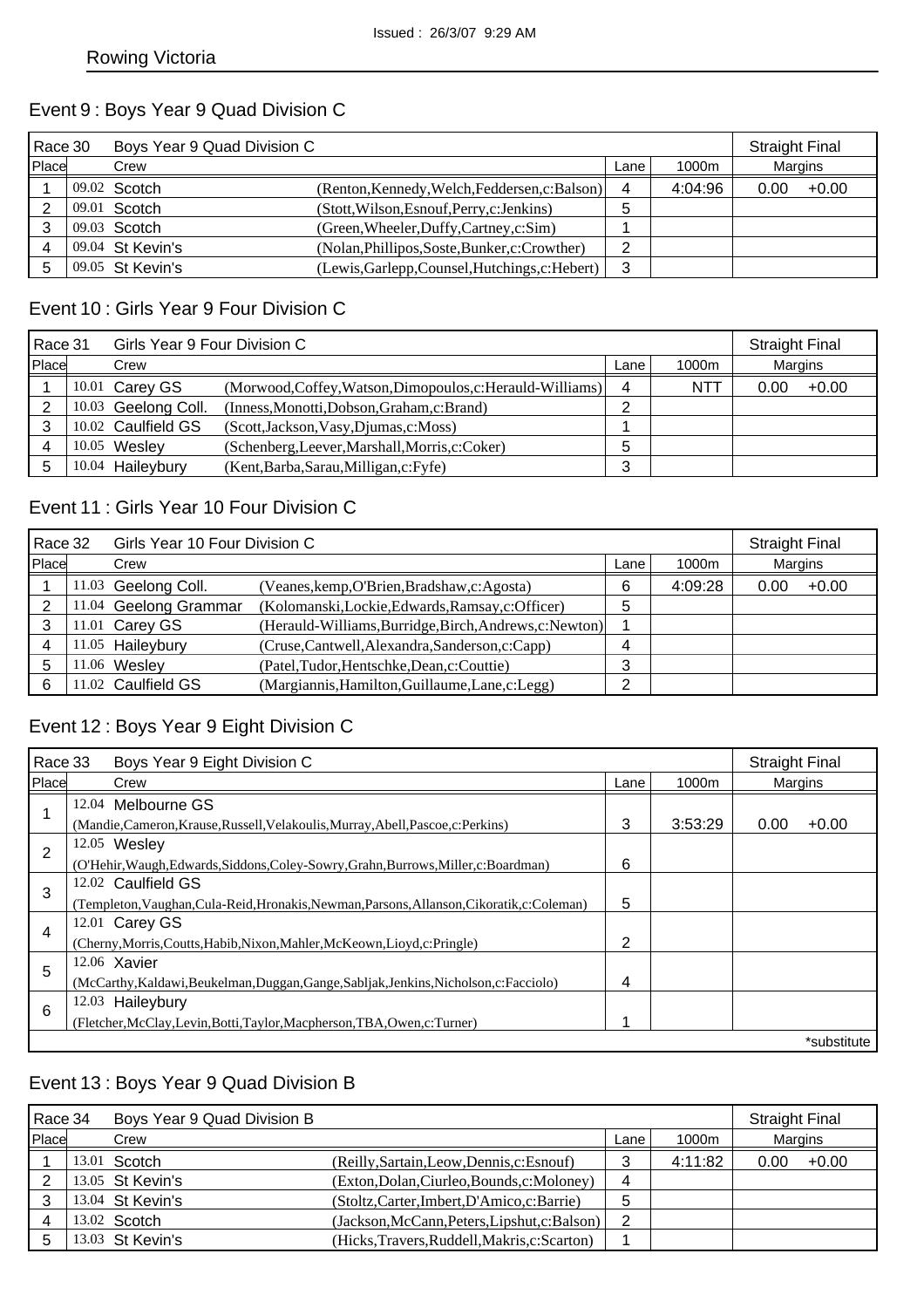### Event 14 : Girls Year 9 Four Division B

| Race 35 |  | Girls Year 9 Four Division B |                                                   |        |         |         | <b>Straight Final</b> |  |
|---------|--|------------------------------|---------------------------------------------------|--------|---------|---------|-----------------------|--|
| Place   |  | Crew                         |                                                   | Lane   | 1000m   | Margins |                       |  |
|         |  | 14.03 Geelong Coll.          | (Watson, Widdicombe, Russell, Olszak, c: Tripodi) | 5      | 4:43:15 | 0.00    | $+0.00$               |  |
|         |  | 14.01 Carey GS               | (Wandke,Clark,Dalton,Fitzpatrick,c:Arthur)        | ົ<br>∼ |         |         |                       |  |
|         |  | 14.04 Haileybury             | (Oliver, McMasters, Ball, Stephens, c: McHugh)    | 4      |         |         |                       |  |
|         |  | 14.05 Wesley                 | (Ho, McCloskey, Motton, Purdue, c: Eldridge)      |        |         |         |                       |  |
|         |  | 14.02 Caulfield GS           | (Tan, Allen, Bethune, Fergus, c: Denmead)         | ົ<br>ື |         |         |                       |  |

# Event 15 : Boys Year 9 Eight Division B

| Race 17        | Boys Year 9 Eight Division B                                                                     |                | Heat 1  |         |             |
|----------------|--------------------------------------------------------------------------------------------------|----------------|---------|---------|-------------|
| Place          | Crew                                                                                             | Lane           | 1000m   | Margins |             |
| $\mathbf{1}$   | 15.08 Wesley                                                                                     |                |         |         |             |
|                | (Reeves, Browne, Murphy, Baker, Somerville, Lodge, Holdsworth, Sanders, c: Place)                | 4              | 3:44:72 | 0.00    | $+0.00$     |
| $\overline{2}$ | 15.09 Xavier                                                                                     |                |         |         |             |
|                | (Romanin, Lorenzi, O'Sullivan, Treacey, Allman, Pollard, Crisafi, Condon, c: Paven)              | 5              |         |         |             |
| 3              | 15.01 Brighton GS                                                                                |                |         |         |             |
|                | (Stephens, Barnett, Stephens, Spinazzola, McDonald, Keen, Janisiow*, Karayannis, c: McConnachie) | 1              |         |         |             |
| 4              | 15.03 Caulfield GS                                                                               |                |         |         |             |
|                | (Fong, Patton, Sengstock, Kempster, Millner, Von Medem, Holman, Rawling, c: Atkins)              | 3              |         |         |             |
| 5              | 15.04 Geelong Coll.                                                                              |                |         |         |             |
|                | (Angliss, McGowan, Wishart, Wright, Read, Thoms, Coumans, Thomas, c: Blood)                      | $\overline{2}$ |         |         |             |
|                | Progress: 1,2,3->A Final; 4,5->B Final                                                           |                |         |         | *substitute |
| Race 18        | Boys Year 9 Eight Division B                                                                     |                |         | Heat 2  |             |
| Place          | Crew                                                                                             | Lane           | 1000m   | Margins |             |
|                | 15.06 Melbourne GS                                                                               |                |         |         |             |
| 1              | (Rapke, Hooper, Foster, Graham, Carlon, Thompson, Davison, Robinson, c: Willey)                  | 3              |         | 0.00    | $+0.00$     |
|                | 15.07 St Kevin's                                                                                 |                |         |         |             |
| 2              | (Linschoten, Curtin, Carnovale, Dawson, Little, Fitzgerald, Polasek, Stonemon, c: Briggs)        | 1              |         |         |             |
|                | 15.02 Carey GS                                                                                   |                |         |         |             |
| 3              | (Field, Morton, McLaren, Jones, Parkinson, Jackson, Seah, Brenchley, c: Gay)                     | 4              |         |         |             |
|                | 15.05 Haileybury                                                                                 |                |         |         |             |
| 4              | (Stonehouse,Stevens,Kozicki,Sullivan,Andreou,Hardman,Pradolim,Bennett,c:Coombes)                 | $\overline{2}$ |         |         |             |
|                | Progress: 1,2,3->A Final; 4,5->B Final                                                           |                |         |         |             |
|                |                                                                                                  |                |         |         |             |
| Race 37        | Boys Year 9 Eight Division B                                                                     |                |         | A Final |             |
| Place          | Crew                                                                                             | Lane           | 1000m   | Margins |             |
| 1              | 15.06 Melbourne GS                                                                               |                |         |         |             |
|                | (Rapke, Hooper, Foster, Graham, Carlon, Thompson, Davison, Robinson, c: Willey)                  | 6              | 3:48:83 | 0.00    | $+0.00$     |
| 2              | 15.08 Wesley                                                                                     |                |         |         |             |
|                | (Reeves, Browne, Murphy, Baker, Somerville, Lodge, Holdsworth, Sanders, c: Place)                | 5              |         |         |             |
| 3              | 15.02 Carey GS                                                                                   |                |         |         |             |
|                | (Field, Morton, McLaren, Jones, Parkinson, Jackson, Seah, Brenchley, c: Gay)                     | $\overline{2}$ |         |         |             |
| 4              | 15.01 Brighton GS                                                                                |                |         |         |             |
|                | (Stephens, Barnett, Stephens, Spinazzola, McDonald, Keen, Janisiow*, Karayannis, c: McConnachie) | 1              |         |         |             |
| 5              | 15.09 Xavier                                                                                     |                |         |         |             |
|                | (Romanin, Lorenzi, O'Sullivan, Treacey, Allman, Pollard, Crisafi, Condon, c: Paven)              | 3              |         |         |             |
| 6              | 15.07 St Kevin's                                                                                 |                |         |         |             |
|                | (Linschoten, Curtin, Carnovale, Dawson, Little, Fitzgerald, Polasek, Stonemon, c: Briggs)        | 4              |         |         |             |
|                |                                                                                                  |                |         |         | *substitute |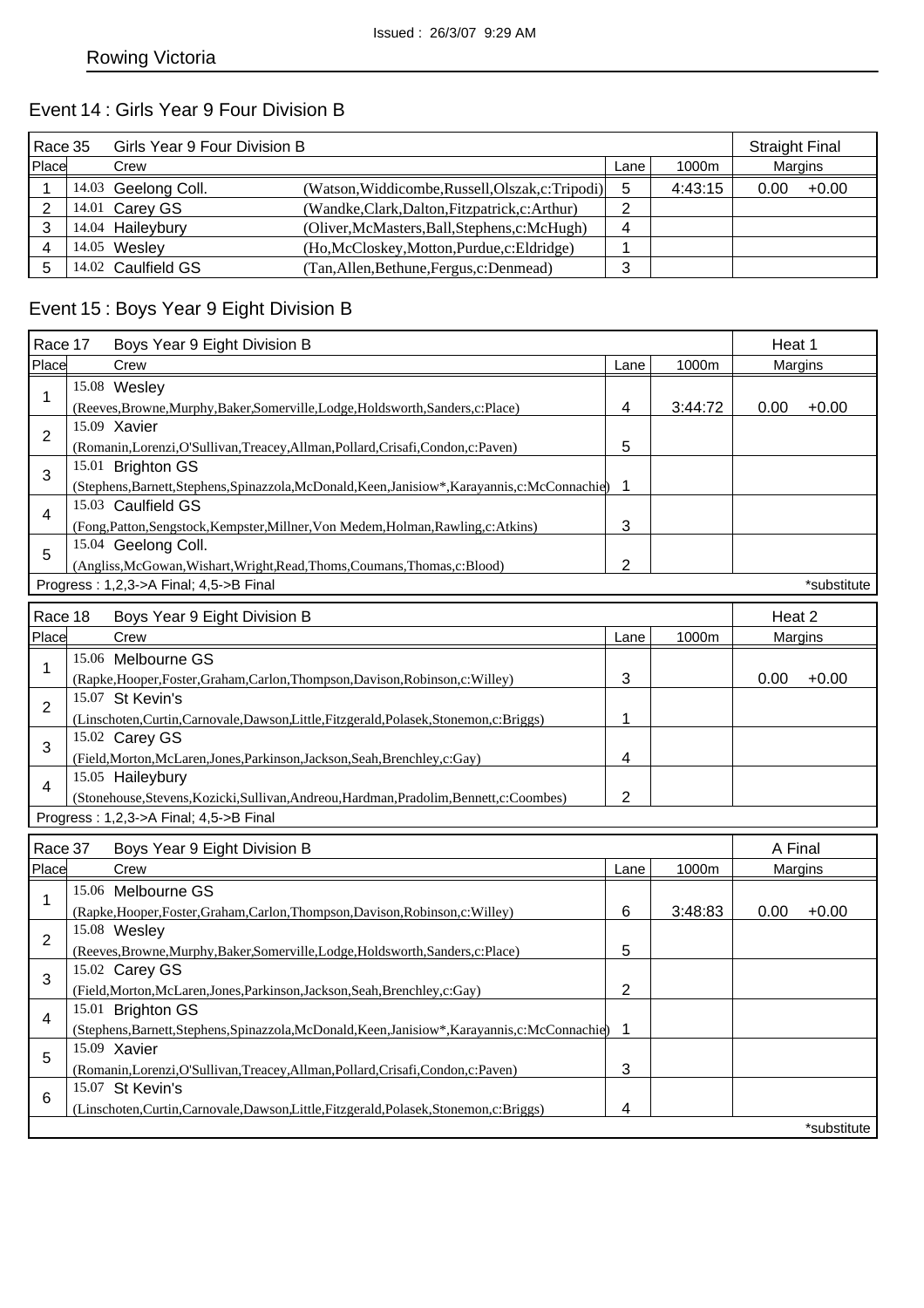| Race 36 | Boys Year 9 Eight Division B                                                              |      |         | <b>B</b> Final |         |
|---------|-------------------------------------------------------------------------------------------|------|---------|----------------|---------|
| Place   | Crew                                                                                      | Lane | 1000m   | Margins        |         |
|         | 15.05 Haileybury                                                                          |      |         |                |         |
|         | (Stonehouse, Stevens, Kozicki, Sullivan, Andreou, Hardman, Pradolim, Bennett, c: Coombes) | ⌒    | 4:09:40 | 0.00           | $+0.00$ |
| 2       | 15.03 Caulfield GS                                                                        |      |         |                |         |
|         | (Fong, Patton, Sengstock, Kempster, Millner, Von Medem, Holman, Rawling, c: Atkins)       | 3    |         |                |         |
| 3       | 15.04 Geelong Coll.                                                                       |      |         |                |         |
|         | (Angliss, McGowan, Wishart, Wright, Read, Thoms, Coumans, Thomas, c: Blood)               |      |         |                |         |

## Event 16 : Boys Year 9 Quad Division A

| Race 38 |  | Boys Year 9 Quad Division A |                                                  |      |         | <b>Straight Final</b> |         |
|---------|--|-----------------------------|--------------------------------------------------|------|---------|-----------------------|---------|
| Place   |  | Crew                        |                                                  | Lane | 1000m   | Margins               |         |
|         |  | $16.02$ Scotch              | (Phillips, Wiencke, White, Goodacre, c: Jenkins) |      | 3:55:73 | 0.00                  | $+0.00$ |
|         |  | 16.01 Scotch                | (Thomas.Smith.TBA.Emmett.c:Sim)                  |      |         |                       |         |
|         |  | 16.03 Scotch                | (Summons, Davies, Auty, McIlraith)               | ⌒    |         |                       |         |

### Event 17 : Girls Year 9 Four Division A

| Race 39 |  | Girls Year 9 Four Division A |                                                   |        |         |         | <b>Straight Final</b> |  |
|---------|--|------------------------------|---------------------------------------------------|--------|---------|---------|-----------------------|--|
| Place   |  | Crew                         |                                                   | Lane   | 1000m   | Margins |                       |  |
|         |  | 17.01 Carey GS               | (Gluning, Dyer, Bing, Yann, c: Harbard)           | 3      | 4:30:63 | 0.00    | $+0.00$               |  |
|         |  | 17.04 Haileybury             | (Cameron, Fisers, Budge, Frawley, c: Connaughton) | 4      |         |         |                       |  |
|         |  | 17.02 Caulfield GS           | (Thomson, Hodgson, McKenzie, Hogg, c: Stois)      | 5      |         |         |                       |  |
|         |  | 17.03 Geelong Coll.          | (Steel, Chirnside, Heath, Fitzpatrick, c: Eddey)  | ⌒<br>_ |         |         |                       |  |
|         |  | 1.05 Wesley                  | (Dymond King, Cook, Sackl, Lands, c: Sarros)      |        |         |         |                       |  |

## Event 18 : Boys Year 9 Eight Division A

| Race 19                                | Boys Year 9 Eight Division A                                                          |      |         | Heat 1  |         |
|----------------------------------------|---------------------------------------------------------------------------------------|------|---------|---------|---------|
| Place                                  | Crew                                                                                  | Lane | 1000m   | Margins |         |
|                                        | 18.01 Brighton GS                                                                     |      |         |         |         |
|                                        | (Cook,D'Andrea,Hansen,Gnauck,Saunders,Powell,Cook,Leishman,c:Cannon)                  | 4    | 3:33:17 | 0.00    | $+0.00$ |
| $\overline{2}$                         | 18.03 Caulfield GS                                                                    |      |         |         |         |
|                                        | (Chadwick, Roberts, Puksand, Scully, Chiew, Crouch, Eaves, Logan, c: Matteo)          | 3    |         |         |         |
| 3                                      | 18.08 Wesley                                                                          |      |         |         |         |
|                                        | (Glover, Whitehead, Jeffreys, Briggs, Mason, Kamener, Rundle, Croft, c: Kus)          | 1    |         |         |         |
| 4                                      | 18.07 St Kevin's                                                                      |      |         |         |         |
|                                        | (Dervenis, Grace, Fenech, Ciurleo, Cukurins, Anderson, Balestra, Prior, c: El Zoghbi) | 2    |         |         |         |
| 5                                      | 18.05 Haileybury                                                                      |      |         |         |         |
|                                        | (Cassimaty,Tyler,Burgess-McIntosh,Hammond,Marshallsea,Webb,McMillan,Hunter,c:Sperrin) | 5    |         |         |         |
| Progress: 1,2,3->A Final; 4,5->B Final |                                                                                       |      |         |         |         |
|                                        |                                                                                       |      |         |         |         |
|                                        | Race 20<br>Boys Year 9 Eight Division A                                               |      |         | Heat 2  |         |

| <b>RACE ZU</b> | <b>DUVS TEAL 9 EIGHT DIVISION A</b>                                                     |      |         | ⊓eal ∠         |         |  |  |  |
|----------------|-----------------------------------------------------------------------------------------|------|---------|----------------|---------|--|--|--|
| Place          | Crew                                                                                    | Lane | 1000m   | <b>Margins</b> |         |  |  |  |
|                | 18.02 Carey GS                                                                          |      |         |                |         |  |  |  |
|                | (Conos, Evans, Coco, Benson, Nairn, Dingjan, McCormach, Chapman, c: Bett)               | 3    | 3:22:89 | 0.00           | $+0.00$ |  |  |  |
| っ              | 18.06 Melbourne GS                                                                      |      |         |                |         |  |  |  |
|                | (Robinson, Watson, Allan, Risbey, Donohoe, Macciolli, Fabbri, Hurley, c: Shatin)        |      |         |                |         |  |  |  |
| 3              | 18.04 Geelong Coll.                                                                     |      |         |                |         |  |  |  |
|                | (D'Altera, Wride, Morrison, Langham, George, Palmer-Hill, Holding, Flanagan, c: Bowler) | ာ    |         |                |         |  |  |  |
| 4              | 18.09 Xavier                                                                            |      |         |                |         |  |  |  |
|                | (Mooney, Rowan, Galbraith, Jenkinson, Delmo, McGarvie, D'Angelo, Keenan, c: Calgaro)    | 4    |         |                |         |  |  |  |
|                | Progress: 1,2,3->A Final; 4,5->B Final                                                  |      |         |                |         |  |  |  |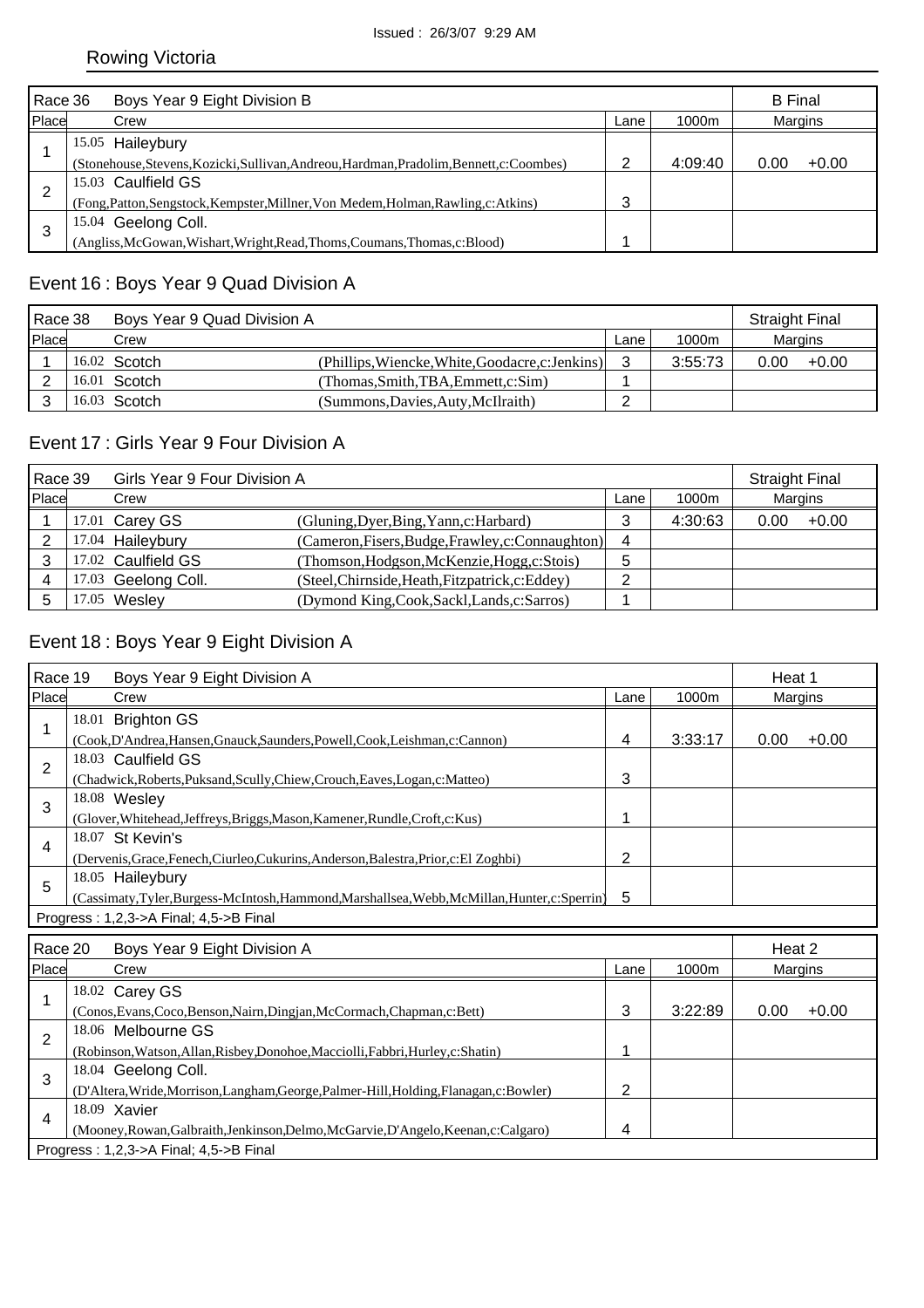| Race 41        |                                                                                                |                |         |                |         |  |  |
|----------------|------------------------------------------------------------------------------------------------|----------------|---------|----------------|---------|--|--|
|                | Boys Year 9 Eight Division A                                                                   |                |         | A Final        |         |  |  |
| Place          | Crew                                                                                           | Lane           | 1000m   | Margins        |         |  |  |
| 1              | 18.02 Carey GS                                                                                 |                |         |                |         |  |  |
|                | (Conos, Evans, Coco, Benson, Nairn, Dingjan, McCormach, Chapman, c: Bett)                      | 6              | 3:34:51 | 0.00           | $+0.00$ |  |  |
| $\overline{2}$ | 18.01 Brighton GS                                                                              |                |         |                |         |  |  |
|                | (Cook, D'Andrea, Hansen, Gnauck, Saunders, Powell, Cook, Leishman, c: Cannon)                  | 5              |         |                |         |  |  |
| 3              | 18.06 Melbourne GS                                                                             |                |         |                |         |  |  |
|                | (Robinson, Watson, Allan, Risbey, Donohoe, Macciolli, Fabbri, Hurley, c: Shatin)               | 4              |         |                |         |  |  |
| 4              | 18.03 Caulfield GS                                                                             |                |         |                |         |  |  |
|                | (Chadwick, Roberts, Puksand, Scully, Chiew, Crouch, Eaves, Logan, c: Matteo)                   | 3              |         |                |         |  |  |
| 5              | 18.08 Wesley                                                                                   |                |         |                |         |  |  |
|                | (Glover, Whitehead, Jeffreys, Briggs, Mason, Kamener, Rundle, Croft, c: Kus)                   | 1              |         |                |         |  |  |
| $6\phantom{1}$ | 18.04 Geelong Coll.                                                                            |                |         |                |         |  |  |
|                | (D'Altera, Wride, Morrison, Langham, George, Palmer-Hill, Holding, Flanagan, c: Bowler)        | 2              |         |                |         |  |  |
| Race 40        | Boys Year 9 Eight Division A                                                                   |                |         | <b>B</b> Final |         |  |  |
| Place          | Crew                                                                                           | Lane           | 1000m   | Margins        |         |  |  |
|                | 18.07 St Kevin's                                                                               |                |         |                |         |  |  |
| 1              | (Dervenis, Grace, Fenech, Ciurleo, Cukurins, Anderson, Balestra, Prior, c: El Zoghbi)          | $\overline{2}$ |         | 0.00           | $+0.00$ |  |  |
| $\overline{2}$ | 18.09 Xavier                                                                                   |                |         |                |         |  |  |
|                | (Mooney, Rowan, Galbraith, Jenkinson, Delmo, McGarvie, D'Angelo, Keenan, c: Calgaro)           | 3              |         |                |         |  |  |
| 3              | 18.05 Haileybury                                                                               |                |         |                |         |  |  |
|                | (Cassimaty, Tyler, Burgess-McIntosh, Hammond, Marshallsea, Webb, McMillan, Hunter, c: Sperrin) | 1              | 2:58:51 |                |         |  |  |

## Event 19 : Girls Year 10 Four Division B

| Race 42 |  | Girls Year 10 Four Division B |                                                    |      |         |         | <b>Straight Final</b> |  |
|---------|--|-------------------------------|----------------------------------------------------|------|---------|---------|-----------------------|--|
| Place   |  | Crew                          |                                                    | Lane | 1000m   | Margins |                       |  |
|         |  | 19.06 Wesley                  | (Goad, Dalling, Parry, Bacon, c: Adams)            | 6    | 4:21:80 | 0.00    | $+0.00$               |  |
|         |  | 19.03 Geelong Coll.           | (Nielsen, Pollard, Ross, Webster, c: Elliott)      | 5    |         |         |                       |  |
|         |  | 19.01 Carey GS                | (Grivas, Jeffery, Anderson, Corcoran, c: Mitchell) |      |         |         |                       |  |
|         |  | 19.05 Haileybury              | (Alleen, Anson, Clarkeson, McEvoy, c: Cook)        | ◠    |         |         |                       |  |
|         |  | 19.02 Caulfield GS            | (Young, Mason, Manning, Thompson, c: Adamson)      | 3    |         |         |                       |  |
| 6       |  | 19.04 Geelong Grammar         | (Cameron, Mead, Landale, Bakonyi, c: Fleetwood)    | 4    |         |         |                       |  |

## Event 20 : Girls Year 10 Four Division A

| Race 43 |  | Girls Year 10 Four Division A |                                                            |              |         | <b>Straight Final</b> |         |
|---------|--|-------------------------------|------------------------------------------------------------|--------------|---------|-----------------------|---------|
| Place   |  | Crew                          |                                                            | Lane         | 1000m   |                       | Margins |
|         |  | 20.01 Carey GS                | (Kerford, Cremean, Hollebone, Richards, c: Stoll)          | <sub>5</sub> | 4:12:56 | 0.00                  | $+0.00$ |
|         |  | 20.03 Geelong Coll.           | (Kittelty, McCorkell, Williams, Henricus, c: Holding)      | 2            |         |                       |         |
|         |  | 20.05 Haileybury              | (Louis-Jones, Richardson, Chernishoff, Valente, c: Nottle) |              |         |                       |         |
|         |  | 20.04 Geelong Grammar         | (Gubbins, Pickard, Hamilton, Wilson, c: Favaloro)          | 6            |         |                       |         |
|         |  | 20.06 Wesley                  | (Shearman, Diamond, Coleridge, Cordner, c: Sands)          | 4            |         |                       |         |
|         |  | 20.02 Caulfield GS            | (Gledhill, Burke, Pandeloglou, Graham, c: Cameron)         | 3            |         |                       |         |

#### Event 21 : Girls Open Four

| Race 44<br>Girls Open Four |  |                       |                                                    |            | <b>Straight Final</b> |         |
|----------------------------|--|-----------------------|----------------------------------------------------|------------|-----------------------|---------|
| Place                      |  | 1000m<br>Crew<br>Lane |                                                    | Margins    |                       |         |
|                            |  | 21.02 Geelong Grammar | (Kerr,Campbell,Lumley,Cahill,c:Allen)              | <b>NTT</b> | 0.00                  | $+0.00$ |
|                            |  | $21.03$ Wesley        | (Kossman, Hatzisavas, Noonan, Jackson, c: Stewart) |            |                       |         |
|                            |  | $21.01$ Carey GS      | (De Morton, Booth, Davidson, Smith, c: McIntosh)   |            |                       |         |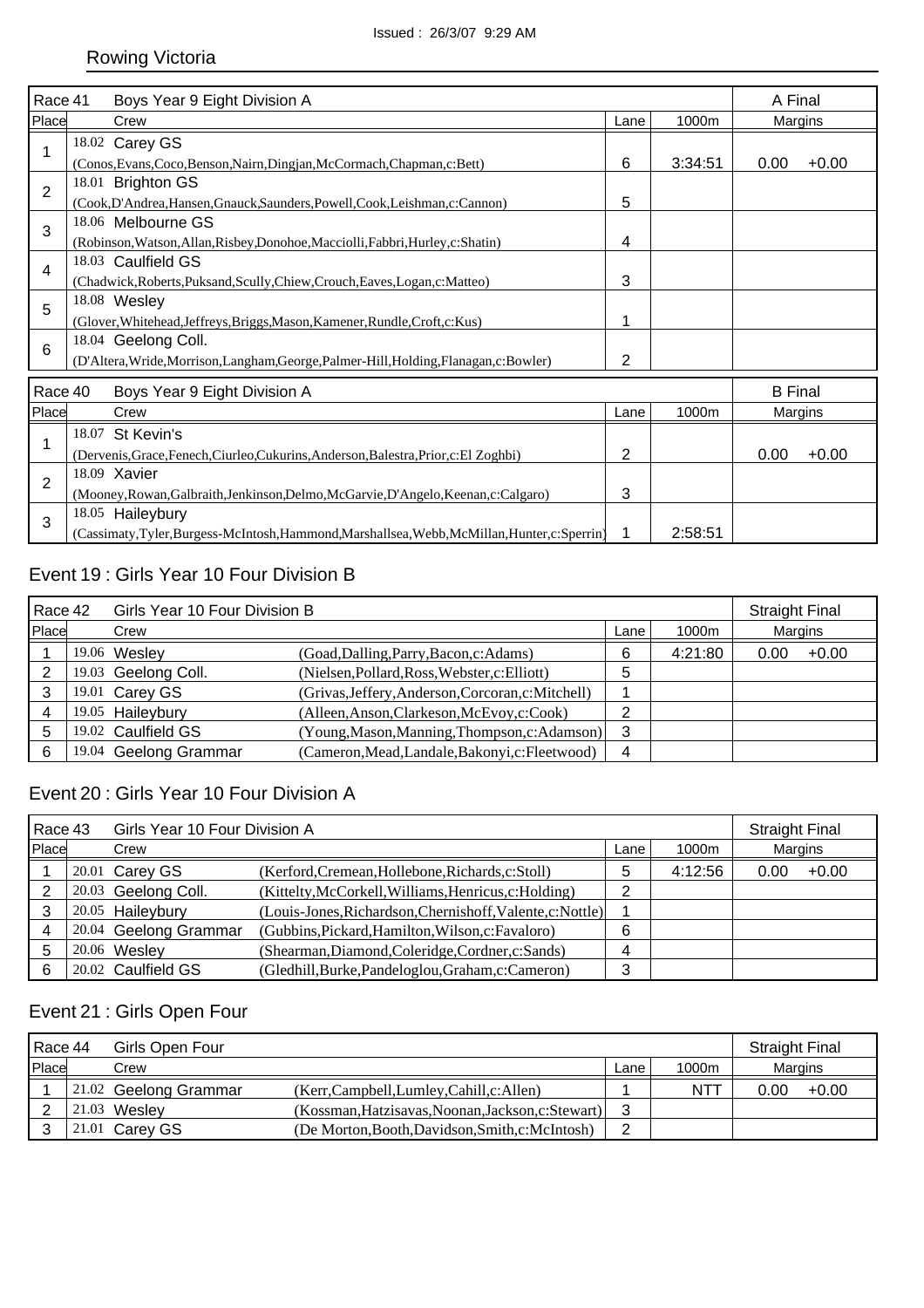# Event 22 : Boys Year 10 Eight Division C

| Race 9         | Boys Year 10 Eight Division C                                                                             |                           | Heat 1  |                |         |
|----------------|-----------------------------------------------------------------------------------------------------------|---------------------------|---------|----------------|---------|
| Place          | Crew                                                                                                      | Lane                      | 2000m   | Margins        |         |
|                | 22.04 Melbourne GS                                                                                        |                           |         |                |         |
| 1              | (Ottaway, Wood, Williams, Gabriel, Lofitis, Le Messurier, McCubbing, Scott, c: Mora)                      | 5                         | 6:01:83 | 0.00           | $+0.00$ |
|                | 22.06 Scotch                                                                                              |                           |         |                |         |
| 2              | (Smith, Williams, Bowles, Lockwood, Brand, Fowles, Evans, Anstee, c: Wilkinson)                           | 4                         |         |                |         |
|                | 22.10 Xavier                                                                                              |                           |         |                |         |
| 3              | (Heath, Plunkett, Berry, Russo, Bradford, Wang, Wraith, Melilli, c: Holland)                              | 3                         |         |                |         |
| $\overline{4}$ | 22.01 Brighton GS                                                                                         |                           |         |                |         |
|                | (McKenna, Keating, McDonald, Johnston, Ford, Camov, Moulton, Stefani, c: Petley-Nelson)                   | $\overline{2}$            |         |                |         |
| 5              | 22.09 Wesley                                                                                              |                           |         |                |         |
|                | (Defteros, Rayner, Rosa, Dowling, Boelsen-Robinson, Riddle, Simon, Schnizler, c: Le Huray)                | 1                         |         |                |         |
|                | Progress: 1,2,3->A Final; 4,5->B Final                                                                    |                           |         |                |         |
| Race 10        | Boys Year 10 Eight Division C                                                                             |                           |         | Heat 2         |         |
| Place          | Crew                                                                                                      | Lane                      | 2000m   | Margins        |         |
|                | 22.05 Scotch                                                                                              |                           |         |                |         |
| 1              |                                                                                                           | $\mathbf{1}$              | 7:44:58 | 0.00           | $+0.00$ |
|                | (Speight, Frederick, Jordan, Pearce, Prasser, Hancock, Maple, Carter, c: Hughes)<br>22.03 Geelong Grammar |                           |         |                |         |
| $\overline{2}$ | (Sutherland, Luxton, Morris, Farrell, Carr, Powell, Bullen, Song, c: Hancock)                             | 5                         |         |                |         |
|                | 22.02 Carey GS                                                                                            |                           |         |                |         |
| 3              | (Gillam, Evans, Gillot, Tait, Maygothling, Virgona, Morgan, Wangman, c: Newton)                           | $\overline{2}$            |         |                |         |
|                | 22.08 Wesley                                                                                              |                           |         |                |         |
| $\overline{4}$ | (Oldmeadow, Permezel, Bowman, Pali, Bassett, Walker, Huang, Jaroslow, c: Chauval)                         | 3                         |         |                |         |
|                | 22.07 Scotch                                                                                              |                           |         |                |         |
| 5              | (Tsai, Hamer, Ericksen, Cox, Fancke, Kerr, Hewson, Pang, c: Parsonson)                                    | 4                         |         |                |         |
|                | Progress: 1,2,3->A Final; 4,5->B Final                                                                    |                           |         |                |         |
|                |                                                                                                           |                           |         |                |         |
| Race 46        | Boys Year 10 Eight Division C                                                                             |                           |         | A Final        |         |
| Place          | Crew                                                                                                      | Lane                      | 2000m   | Margins        |         |
| 1              | 22.05 Scotch                                                                                              |                           |         |                |         |
|                | (Speight, Frederick, Jordan, Pearce, Prasser, Hancock, Maple, Carter, c: Hughes)                          | 5                         | 6:07:33 | 0.00           | $+0.00$ |
| $\overline{2}$ | 22.04 Melbourne GS                                                                                        |                           |         |                |         |
|                | (Ottaway, Wood, Williams, Gabriel, Lofitis, Le Messurier, McCubbing, Scott, c: Mora)                      | 6                         |         |                |         |
| 3              | 22.06 Scotch                                                                                              |                           |         |                |         |
|                | (Smith, Williams, Bowles, Lockwood, Brand, Fowles, Evans, Anstee, c: Wilkinson)                           | 4                         |         |                |         |
| 4              | 22.02 Carey GS                                                                                            |                           |         |                |         |
|                |                                                                                                           |                           |         |                |         |
|                | (Gillam, Evans, Gillot, Tait, Maygothling, Virgona, Morgan, Wangman, c: Newton)                           | 1                         |         |                |         |
| 5              | 22.10 Xavier                                                                                              |                           |         |                |         |
|                | (Heath, Plunkett, Berry, Russo, Bradford, Wang, Wraith, Melilli, c: Holland)                              | $\overline{2}$            |         |                |         |
| 6              | 22.03 Geelong Grammar                                                                                     |                           |         |                |         |
|                | (Sutherland, Luxton, Morris, Farrell, Carr, Powell, Bullen, Song, c: Hancock)                             | $\ensuremath{\mathsf{3}}$ |         |                |         |
| Race 45        | Boys Year 10 Eight Division C                                                                             |                           |         | <b>B</b> Final |         |
| Place          | Crew                                                                                                      | Lane                      | 2000m   | Margins        |         |
|                | 22.01 Brighton GS                                                                                         |                           |         |                |         |
| 1              | (McKenna, Keating, McDonald, Johnston, Ford, Camov, Moulton, Stefani, c: Petley-Nelson)                   | 3                         | 7:37:70 | 0.00           | $+0.00$ |
|                | 22.09 Wesley                                                                                              |                           |         |                |         |
| 2              | (Defteros, Rayner, Rosa, Dowling, Boelsen-Robinson, Riddle, Simon, Schnizler, c: Le Huray)                | 1                         |         |                |         |
|                | 22.07 Scotch                                                                                              |                           |         |                |         |
| 3              | (Tsai, Hamer, Ericksen, Cox, Fancke, Kerr, Hewson, Pang, c: Parsonson)                                    | $\overline{2}$            |         |                |         |
| 4              | 22.08 Wesley                                                                                              |                           |         |                |         |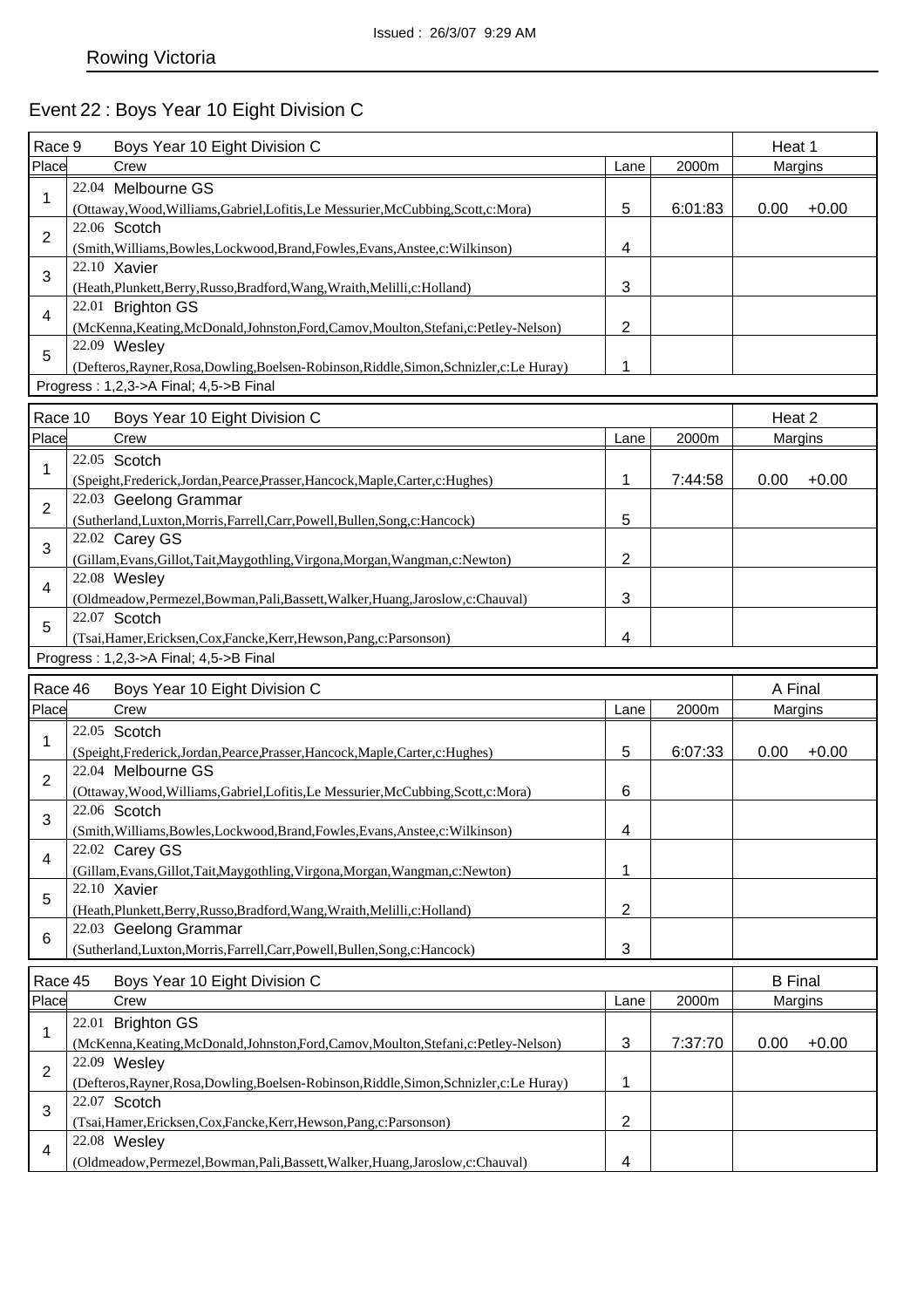# Event 23 : Boys Year 10 Eight Division B

| Race 11        | Boys Year 10 Eight Division B                                                                                              |                         |         | Heat 1         |             |
|----------------|----------------------------------------------------------------------------------------------------------------------------|-------------------------|---------|----------------|-------------|
| Place          | Crew                                                                                                                       | Lane                    | 2000m   | Margins        |             |
| 1              | 23.08 Scotch                                                                                                               |                         |         |                |             |
|                | (Herrington, Stewart, Kaliviotis, Rawlings, von Marburg, Stevenson, Halbert, Bernard, c: Hurley)                           | 5                       | 7:10:20 | 0.00           | $+0.00$     |
| $\overline{2}$ | 23.09 St Kevin's<br>(Heyworth, Kleynhans, Fantoma, Gook, Hatchman, Bethune, DeLand, Bell, c: Lajoie)                       | 2                       |         |                |             |
| 3              | 23.02 Carey GS                                                                                                             |                         |         |                |             |
|                | (Healy,Thomas,Jamieson,Hicks,Nicholls,Kudlicki,Winn,Censori,c:Bowtell)<br>23.11 Xavier                                     | 4                       |         |                |             |
| 4              | (O'Brien, Cleeve, Sweeney, Vinci, Pirrie, Emonson, Chesterfield, Love, c: Burne)                                           | 3                       |         |                |             |
| 5              | 23.06 Geelong Grammar                                                                                                      |                         |         |                |             |
|                | (Mundy,Balmford,Mackinnon,Salter,Brayshaw,Hart,Calvert-Jones,Gubbins,c:Johnston)<br>Progress: 1,2,3->A Final; 4,5->B Final | 1                       |         |                |             |
|                |                                                                                                                            |                         |         |                |             |
| Race 12        | Boys Year 10 Eight Division B                                                                                              |                         |         | Heat 2         |             |
| Place          | Crew                                                                                                                       | Lane                    | 2000m   | Margins        |             |
| 1              | 23.07 Melbourne GS                                                                                                         |                         |         |                |             |
|                | (Raymond, Grimwade, Ottaway, Pennington, Cuningham, TBA, Smibert, Gauci-Seddon, c: Carter)                                 | 5                       | 6:56:42 | 0.00           | $+0.00$     |
| $\overline{2}$ | 23.10 Wesley                                                                                                               |                         |         |                |             |
|                | (Foreman, Taylor, Hausler, May, Stather, Provera, Nenna, Richards, c: Athanasakis)<br>23.01 Brighton GS                    | 4                       |         |                |             |
| 3              | (Carmichael,Charles,Rewal,Smith,James,Kauiers,Waddell,Fisher,c:Cuneo)                                                      | 2                       |         |                |             |
|                | 23.05 Geelong Coll.                                                                                                        |                         |         |                |             |
| $\overline{4}$ | (Warne, Gervis, Grinter, Telligan, Skogland, Berton, Baker, Tomkins)                                                       | 1                       |         |                |             |
|                | 23.03 Caulfield GS                                                                                                         |                         |         |                |             |
| 5              | (Thomas, Webster, helshan, Sisson, O'Keefe, Agocs, Berry, jardel-heatan, c: Medley)                                        | 3                       |         |                |             |
|                | Progress: 1,2,3->A Final; 4,5->B Final                                                                                     |                         |         |                | *substitute |
|                |                                                                                                                            |                         |         |                |             |
|                |                                                                                                                            |                         |         |                |             |
| Race 48        | Boys Year 10 Eight Division B                                                                                              |                         |         | A Final        |             |
| Place          | Crew                                                                                                                       | Lane                    | 2000m   | Margins        |             |
| 1              | 23.07 Melbourne GS<br>(Raymond, Grimwade, Ottaway, Pennington, Cuningham, TBA, Smibert, Gauci-Seddon, c: Carter)           | 7                       | 7:26:15 | 0.00           | $+0.00$     |
|                | 23.08 Scotch                                                                                                               |                         |         |                |             |
| 2              | (Herrington, Stewart, Kaliviotis, Rawlings, von Marburg, Stevenson, Halbert, Bernard, c: Hurley)                           | 6                       |         |                |             |
| 3              | 23.03 Caulfield GS                                                                                                         |                         |         |                |             |
|                | (Thomas, Webster, helshan, Sisson, O'Keefe, Agocs, Berry, jardel-heatan, c: Medley)                                        | 1                       |         |                |             |
| 4              | 23.09 St Kevin's                                                                                                           |                         |         |                |             |
|                | (Heyworth, Kleynhans, Fantoma, Gook, Hatchman, Bethune, DeLand, Bell, c: Lajoie)                                           | $\overline{\mathbf{4}}$ |         |                |             |
| 5              | 23.10 Wesley                                                                                                               | 5                       |         |                |             |
|                | (Foreman, Taylor, Hausler, May, Stather, Provera, Nenna, Richards, c: Athanasakis)<br>23.02 Carey GS                       |                         |         |                |             |
| 6              | (Healy,Thomas,Jamieson,Hicks,Nicholls,Kudlicki,Winn,Censori,c:Bowtell)                                                     | 2                       |         |                |             |
|                | 23.01 Brighton GS                                                                                                          |                         |         |                |             |
| 7              | (Carmichael,Charles,Rewal,Smith,James,Kauiers,Waddell,Fisher,c:Cuneo)                                                      | 3                       |         |                |             |
|                |                                                                                                                            |                         |         |                | *substitute |
| Race 47        |                                                                                                                            |                         |         | <b>B</b> Final |             |
| Place          | Boys Year 10 Eight Division B<br>Crew                                                                                      | Lane                    | 2000m   | Margins        |             |
|                | 23.06 Geelong Grammar                                                                                                      |                         |         |                |             |
| 1              | (Mundy, Balmford, Mackinnon, Salter, Brayshaw, Hart, Calvert-Jones, Gubbins, c: Johnston)                                  | 2                       | 7:46:45 | 0.00           | $+0.00$     |
| $\overline{2}$ | 23.11 Xavier                                                                                                               |                         |         |                |             |
|                | (O'Brien, Cleeve, Sweeney, Vinci, Pirrie, Emonson, Chesterfield, Love, c: Burne)                                           | 4                       |         |                |             |
| 3              | 23.05 Geelong Coll.<br>(Warne, Gervis, Grinter, Telligan, Skogland, Berton, Baker, Tomkins)                                | 3                       |         |                |             |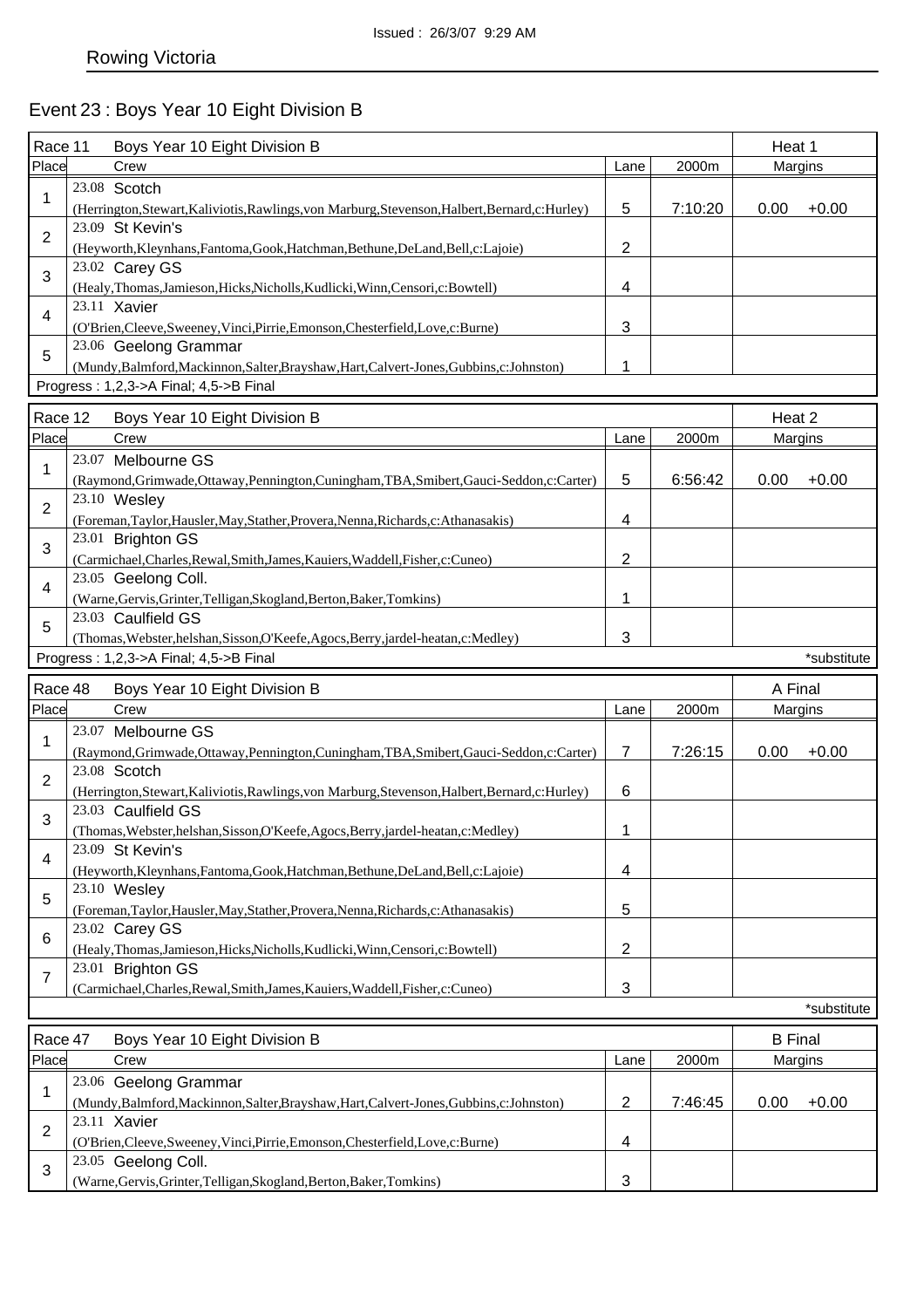# Event 24 : Boys Year 10 Eight Division A

| Race 13        | Boys Year 10 Eight Division A                                                                                        |                           |         | Heat 1                    |         |
|----------------|----------------------------------------------------------------------------------------------------------------------|---------------------------|---------|---------------------------|---------|
| Place          | Crew                                                                                                                 | Lane                      | 2000m   | Margins                   |         |
| 1              | 24.03 Caulfield GS<br>(Fraser, Bruynen, castle, Ramey, shannon, Duryea, Davis, Filshie, c: Speirs)                   | 5                         | 7:05:21 | 0.00                      | $+0.00$ |
| $\overline{2}$ | 24.01 Brighton GS                                                                                                    |                           |         |                           |         |
|                | (Smith,Buntz,Newman,Dick,Hardy,Redhead,Johnson,Andrews,c:Kalman)<br>24.02 Carey GS                                   | 6                         |         |                           |         |
| 3              | (Evans, O'Toole-Johnston, Doerre, Arundell, Hamley, Fotheringham, McKay, Fisher, c: De Morton)                       | 4                         |         |                           |         |
| $\overline{4}$ | 24.08 Scotch<br>(O'Brien, Watson, McKenzie, Hamilton, Borthwick, Buchhorn, Jarman, Jackson, c: Ferguson)             | 1                         |         |                           |         |
| 5              | 24.10 Wesley<br>(Higgins, Townsend, Currie, Cardamone, Symington, Fisher, Lewis, Thompson, c: Munn)                  | $\overline{2}$            |         |                           |         |
| 6              | 24.06 Haileybury<br>(Dale, Parker, Vlad, Howman, Shakalis, Millard, Shearer, Keane, c: Mckellar)                     | 3                         |         |                           |         |
|                | Progress: 1,2,3->A Final; 4,5,6->B Final                                                                             |                           |         |                           |         |
| Race 14        | Boys Year 10 Eight Division A                                                                                        |                           |         | Heat 2                    |         |
| Place          | Crew                                                                                                                 | Lane                      | 2000m   | Margins                   |         |
|                | 24.09 St Kevin's                                                                                                     |                           |         |                           |         |
| 1              | (Ryan,Lake,Saflekos,Hoogenbosch,De Guingand,Wilding,White,Matthews,c:Dowd)<br>24.07 Melbourne GS                     | 5                         | 7:15:33 | 0.00                      | $+0.00$ |
| $\overline{2}$ | (Dane, Fuller, Weir, Blakeney, Ridgeway, Buchanan, de Steiger, McCallum, c: Singleton)                               | 3                         |         |                           |         |
| 3              | 24.11 Xavier<br>(Worsnop, McNamara, Mudge, Meehan, Frawley, Walker, Hiscock, O'Bryan, c: Burger)                     | 4                         |         |                           |         |
| 4              | 24.04 Geelong Coll.<br>(Seward,Lewis,Sandri,Seller,Foott,Stewart,Richardson,Cleary,c:Kelly)                          | $\overline{2}$            |         |                           |         |
| 5              | 24.05 Geelong Grammar<br>(Banks, de Clifford, Paterson, Mackinlay Campbell, Sherwin, Thompson, Boyle, Levy, c: Voss) | 1                         |         |                           |         |
|                |                                                                                                                      |                           |         |                           |         |
|                |                                                                                                                      |                           |         |                           |         |
|                | Progress: 1,2,3->A Final; 4,5,6->B Final                                                                             |                           |         |                           |         |
| Race 50        | Boys Year 10 Eight Division A                                                                                        |                           |         | A Final                   |         |
| Place          | Crew                                                                                                                 | Lane                      | 2000m   | Margins                   |         |
| 1              | 24.01 Brighton GS                                                                                                    |                           |         |                           |         |
|                | (Smith, Buntz, Newman, Dick, Hardy, Redhead, Johnson, Andrews, c: Kalman)<br>24.03 Caulfield GS                      | $\overline{4}$            | 7:34:47 | 0.00                      | $+0.00$ |
| $\overline{2}$ | (Fraser, Bruynen, castle, Ramey, shannon, Duryea, Davis, Filshie, c: Speirs)                                         | 6                         |         |                           |         |
| 3              | 24.07 Melbourne GS<br>(Dane,Fuller,Weir,Blakeney,Ridgeway,Buchanan,de Steiger,McCallum,c:Singleton)                  | $\ensuremath{\mathsf{3}}$ |         |                           |         |
| 4              | 24.09 St Kevin's<br>(Ryan,Lake,Saflekos,Hoogenbosch,De Guingand,Wilding,White,Matthews,c:Dowd)                       | 5                         |         |                           |         |
| 5              | 24.02 Carey GS                                                                                                       |                           |         |                           |         |
|                | (Evans, O'Toole-Johnston, Doerre, Arundell, Hamley, Fotheringham, McKay, Fisher, c: De Morton)<br>24.11 Xavier       | $\overline{2}$            |         |                           |         |
| 6              | (Worsnop, McNamara, Mudge, Meehan, Frawley, Walker, Hiscock, O'Bryan, c: Burger)                                     | 1                         |         |                           |         |
| Race 49        |                                                                                                                      |                           |         |                           |         |
| Place          | Boys Year 10 Eight Division A<br>Crew                                                                                | Lane                      | 2000m   | <b>B</b> Final<br>Margins |         |
|                |                                                                                                                      |                           |         |                           |         |
| 1              | 24.08 Scotch<br>(O'Brien, Watson, McKenzie, Hamilton, Borthwick, Buchhorn, Jarman, Jackson, c: Ferguson)             | $\overline{\mathbf{4}}$   | 7:26:72 | 0.00                      | $+0.00$ |
| $\overline{2}$ | 24.04 Geelong Coll.                                                                                                  |                           |         |                           |         |
| 3              | (Seward,Lewis,Sandri,Seller,Foott,Stewart,Richardson,Cleary,c:Kelly)<br>24.06 Haileybury                             | 5<br>1                    |         |                           |         |
| 4              | (Dale, Parker, Vlad, Howman, Shakalis, Millard, Shearer, Keane, c: Mckellar)<br>24.10 Wesley                         |                           |         |                           |         |
| 5              | (Higgins,Townsend,Currie,Cardamone,Symington,Fisher,Lewis,Thompson,c:Munn)<br>24.05 Geelong Grammar                  | $\overline{2}$            |         |                           |         |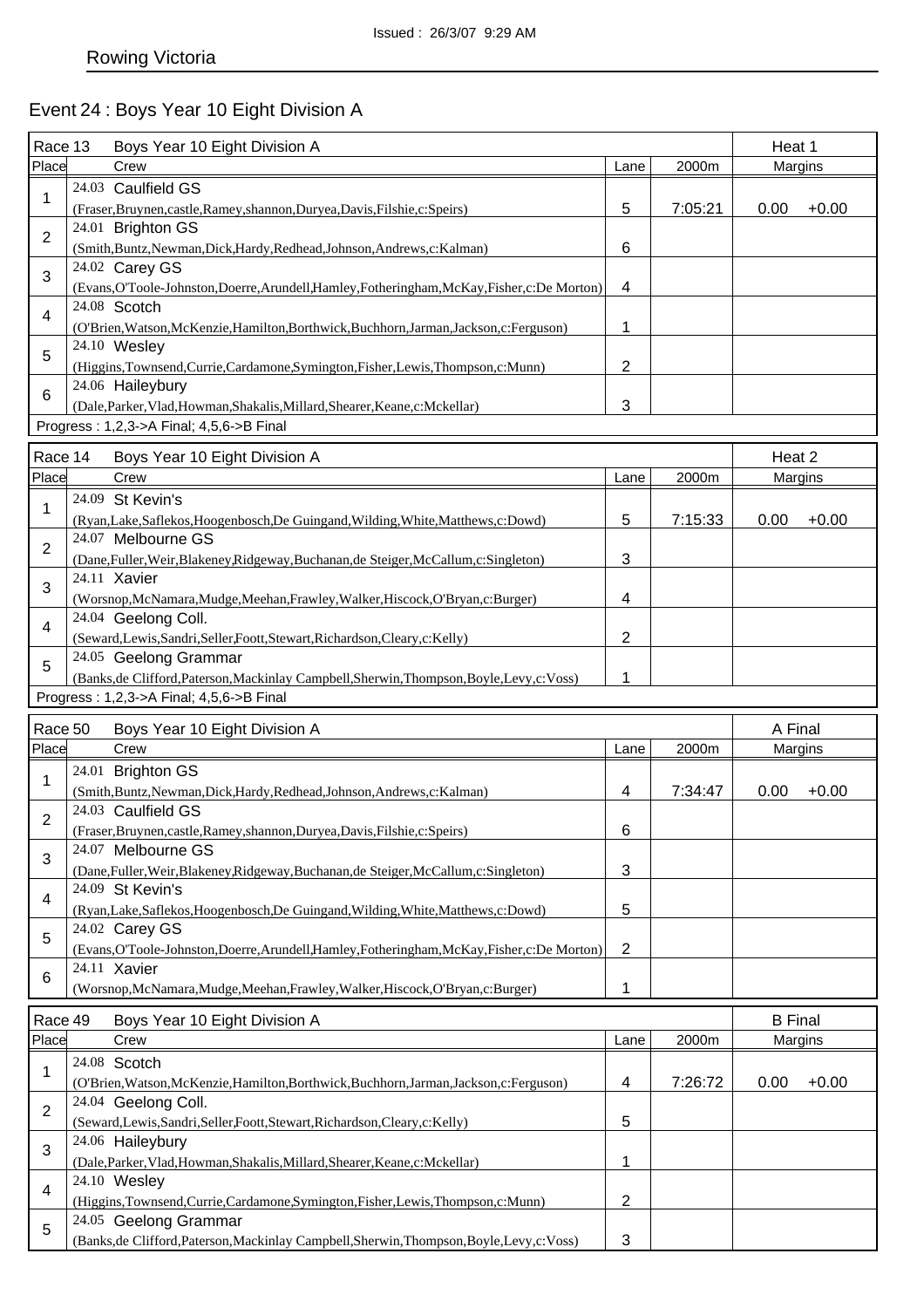# Event 25 : Boys Fourth Eight

| Race 51 | Boys Fourth Eight                                                                      |      |         | <b>Straight Final</b> |         |
|---------|----------------------------------------------------------------------------------------|------|---------|-----------------------|---------|
| Place   | Crew                                                                                   | Lane | 2000m   | Margins               |         |
|         | 25.03 Scotch                                                                           |      |         |                       |         |
|         | (Pierri, Grover, Moore, Filius, Steiger, Cox-Walker, Fingleton, Otter, c: Bailey)      | 6    | 7:03:23 | 0.00                  | $+0.00$ |
| 2       | 25.02 Scotch                                                                           |      |         |                       |         |
|         | (Brown, Garrick, Braddy, Wilson, George, Mummery, Sutherland, Malon, c: Moot)          | 5    |         |                       |         |
| 3       | 25.01 Geelong Grammar                                                                  |      |         |                       |         |
|         | (Capezio, Mueller, Donner, Williams, O'Brien, Mitchell, Bendat, Gibney, c: Bouvier)    | 4    |         |                       |         |
| 4       | 25.06 Xavier                                                                           |      |         |                       |         |
|         | (Dickinson, Smith, Harding, Dowling, Clavin, Dalglish, Mooney, Speekman, c: Benson)    | 3    |         |                       |         |
| 5       | 25.04 St Kevin's                                                                       |      |         |                       |         |
|         | (Peloza-Huertas, Frazer, Cachia, McPherson, Steains, Grey, Balestra, Keel, c: Vaughan) | ٠    |         |                       |         |
| 6       | 25.05 Xavier                                                                           |      |         |                       |         |
|         | (Robertson, Morton, Howe, Hayes, Smith, Toohey, Haworth, Harangozo)                    | 2    |         |                       |         |

## Event 26 : Boys Third Eight

|         | Race 15<br><b>Boys Third Eight</b>                                                            |                |         |         | Heat 1  |  |
|---------|-----------------------------------------------------------------------------------------------|----------------|---------|---------|---------|--|
| Place   | Crew                                                                                          | Lane           | 2000m   | Margins |         |  |
| 1       | 26.05 Scotch                                                                                  |                |         |         |         |  |
|         | (Bernard, Hope, Griffiths, Holmes, Ritchie, Clowes, Wiencke, Sizer, c: Christie)              | 5              | 7:02:13 | 0.00    | $+0.00$ |  |
| 2       | 26.03 Geelong Grammar                                                                         |                |         |         |         |  |
|         | (Purdue, Sherwin, Wong, Winterhoff, Lawrence, Cox, Cullen, Talbot, c: Jenkins)                | 3              |         |         |         |  |
| 3       | 26.07 St Kevin's                                                                              |                |         |         |         |  |
|         | (Perillo, Argentino, Vanek, Venosta, Omizzolo, Pezzimenti, Rosales, Johnston, c: Kilmartin)   | 4              |         |         |         |  |
| 4       | 26.01 Brighton GS                                                                             |                |         |         |         |  |
|         | (Vermish, Taylor, Christiansen, Taylor, Drysdale, Slater, Michaeledes, Dewar, c: Klemm)       | $\overline{2}$ |         |         |         |  |
| 5       | 26.08 Wesley                                                                                  |                |         |         |         |  |
|         | (Tasios, Rosenthal, Marginean, Hodgens, Newton, Lethbridge, Davey Greene, Toohey, c: Edwards) | 1              |         |         |         |  |
|         | Progress: 1,2,3->A Final; 4,5->B Final                                                        |                |         |         |         |  |
| Race 16 | <b>Boys Third Eight</b>                                                                       |                |         | Heat 2  |         |  |
| Place   | Crew                                                                                          | Lane           | 2000m   | Margins |         |  |
|         | 26.06 Scotch                                                                                  |                |         |         |         |  |
| 1       | (Purcell, Kitchen, Johnson, Sloan, Bell, Silagy, Breidahl, White, c: Sutherland)              | 4              | 7:17:99 | 0.00    | $+0.00$ |  |
|         | 26.04 Melbourne GS                                                                            |                |         |         |         |  |
| 2       | (Mitchell, Alexander, Hywood, Cooper, Clark, Hodge, L'Estrange, Kelly, c: Webster)            | 3              |         |         |         |  |
| 3       | 26.09 Xavier                                                                                  |                |         |         |         |  |
|         | (Piva-Giblett,Burne,O'Grady,Cahill,Webb,England,Merritt,Nikolsky,c:Ryan)                      | $\overline{c}$ |         |         |         |  |
| 4       | 26.02 Caulfield GS                                                                            |                |         |         |         |  |
|         | (McMorrow,Irwin,Mengla Francis,jones,cairns,Snowball,manning,able,c:Dewhirst)                 | 1              |         |         |         |  |
|         | Progress: 1,2,3->A Final; 4,5->B Final                                                        |                |         |         |         |  |
| Race 53 | <b>Boys Third Eight</b>                                                                       |                |         | A Final |         |  |
| Place   | Crew                                                                                          | Lane           | 2000m   | Margins |         |  |
|         | 26.05 Scotch                                                                                  |                |         |         |         |  |
| 1       | (Bernard, Hope, Griffiths, Holmes, Ritchie, Clowes, Wiencke, Sizer, c: Christie)              | 5              | 6:40:82 | 0.00    | $+0.00$ |  |
|         | 26.06 Scotch                                                                                  |                |         |         |         |  |
| 2       | (Purcell, Kitchen, Johnson, Sloan, Bell, Silagy, Breidahl, White, c: Sutherland)              | 6              |         |         |         |  |
| 3       | 26.04 Melbourne GS                                                                            |                |         |         |         |  |
|         | (Mitchell, Alexander, Hywood, Cooper, Clark, Hodge, L'Estrange, Kelly, c: Webster)            | 4              |         |         |         |  |
| 4       | 26.03 Geelong Grammar                                                                         |                |         |         |         |  |
|         | (Purdue, Sherwin, Wong, Winterhoff, Lawrence, Cox, Cullen, Talbot, c: Jenkins)                | 3              |         |         |         |  |
| 5       | 26.09 Xavier                                                                                  |                |         |         |         |  |
|         | (Piva-Giblett,Burne,O'Grady,Cahill,Webb,England,Merritt,Nikolsky,c:Ryan)                      | $\overline{c}$ |         |         |         |  |
| 6       | 26.07 St Kevin's                                                                              |                |         |         |         |  |
|         | (Perillo, Argentino, Vanek, Venosta, Omizzolo, Pezzimenti, Rosales, Johnston, c: Kilmartin)   | 1              |         |         |         |  |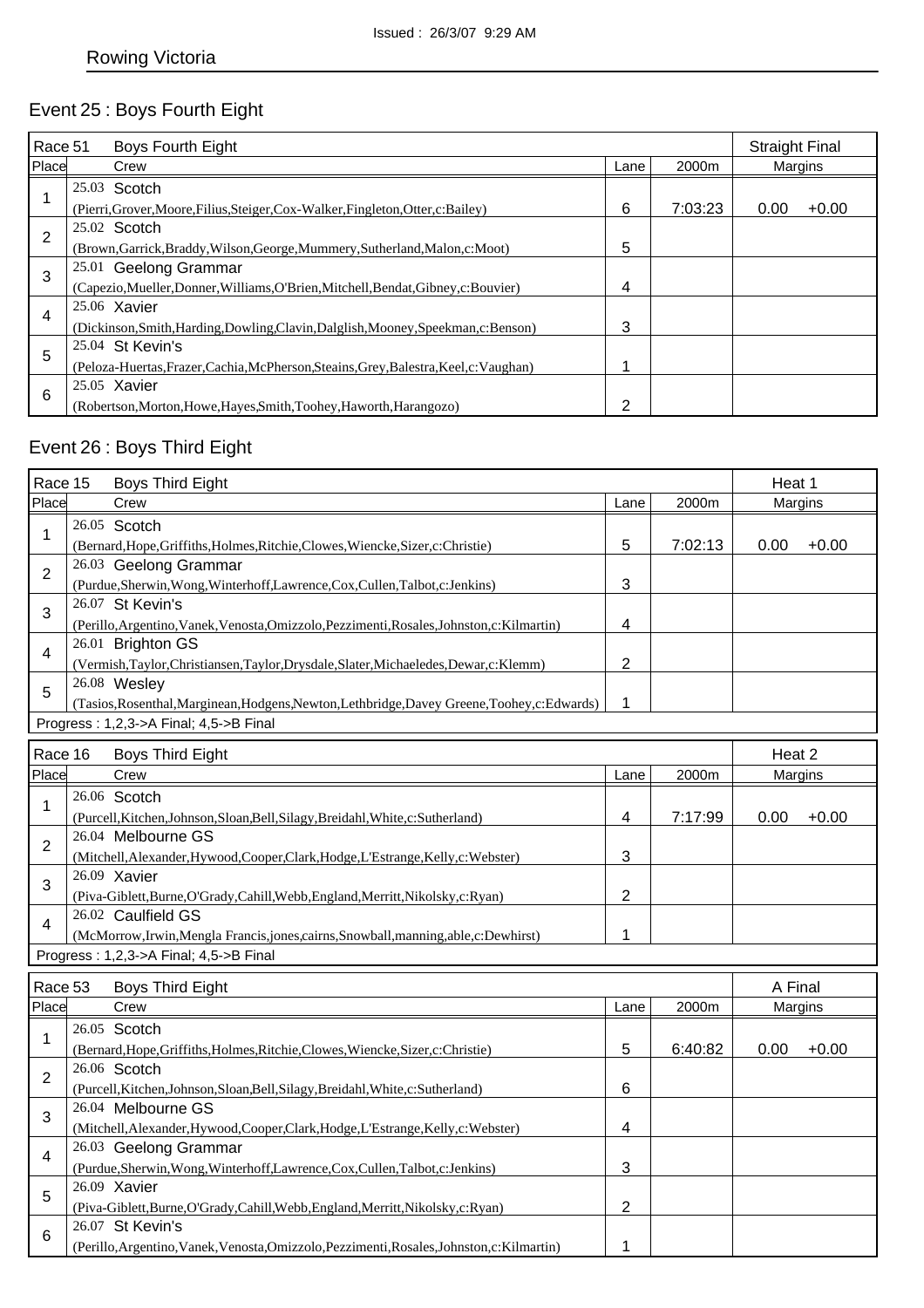|               | Race 52<br><b>Boys Third Eight</b>                                                           |      |         |                | <b>B</b> Final |  |
|---------------|----------------------------------------------------------------------------------------------|------|---------|----------------|----------------|--|
| Place<br>Crew |                                                                                              | Lane | 2000m   | <b>Margins</b> |                |  |
|               | 26.02 Caulfield GS                                                                           |      |         |                |                |  |
|               | (McMorrow, Irwin, Mengla Francis, jones, cairns, Snowball, manning, able, c: Dewhirst)       | ⌒    | 8:26:33 | 0.00           | $+0.00$        |  |
| 2             | 26.01 Brighton GS                                                                            |      |         |                |                |  |
|               | (Vermish, Taylor, Christiansen, Taylor, Drysdale, Slater, Michaeledes, Dewar, c: Klemm)      | 3    |         |                |                |  |
|               | 26.08 Wesley                                                                                 |      |         |                |                |  |
| 3             | Tasios, Rosenthal, Marginean, Hodgens, Newton, Lethbridge, Davey Greene, Toohey, c: Edwards) |      |         |                |                |  |

# Event 27 : Girls Second Eight

| Race 1         | <b>Girls Second Eight</b>                                                                                       |                |         | Heat 1  |         |
|----------------|-----------------------------------------------------------------------------------------------------------------|----------------|---------|---------|---------|
| Place          | Crew                                                                                                            | Lane           | 2000m   | Margins |         |
| 1              | 27.04 Geelong Grammar<br>(Beatty, Heath, Cameron, Archer, McArthur, Champion de Crespig, Heal, Byrne, c: Anwar) | 3              | 8:12:88 | 0.00    | $+0.00$ |
| $\overline{2}$ | 27.06 Wesley<br>(Lansdell, Midgley, Sullivan, Coyne, Keen, Borzillo, Anderson, Aardoom, c: Fanning)             | $\overline{2}$ |         |         |         |
| 3              | 27.05 Haileybury<br>(Fraser, Mysore, Hannah, Jacobs, Adamson, Kim, Hird, Spector, c: Alessandrello)             | 1              |         |         |         |
|                | Progress: 1,2,3->A Final                                                                                        |                |         |         |         |
| Race 2         | <b>Girls Second Eight</b>                                                                                       |                |         | Heat 2  |         |
| Place          | Crew                                                                                                            | Lane           | 2000m   | Margins |         |
| 1              | 27.03 Geelong Coll.<br>(Riley,Carr,Langham,McNaughton,Brehaut,Fraser,Chirnside,Russell,c:Scaife)                | 1              | 8:18:06 | 0.00    | $+0.00$ |
| $\overline{2}$ | 27.01 Carey GS<br>(Salmon, Dyer, Vipond, Roper, Cooney, Wallace, Davies, Wandke, c: Arthur)                     | 2              |         |         |         |
| 3              | 27.02 Caulfield GS<br>(Pineo, McNab, Perriman, Carter, Rady, Beale, Graham, Howard, c: Pilley)                  | 3              |         |         |         |
|                | Progress: 1,2,3->A Final                                                                                        |                |         |         |         |
| Race 55        | Girls Second Eight                                                                                              |                |         | Final   |         |
| Place          | Crew                                                                                                            | Lane           | 2000m   | Margins |         |
| 1              | 27.04 Geelong Grammar<br>(Beatty, Heath, Cameron, Archer, McArthur, Champion de Crespig, Heal, Byrne, c: Anwar) | 6              | 7:14:68 | 0.00    | $+0.00$ |
| $\overline{2}$ | 27.03 Geelong Coll.<br>(Riley,Carr,Langham,McNaughton,Brehaut,Fraser,Chirnside,Russell,c:Scaife)                | 5              |         |         |         |
| 3              | 27.06 Wesley<br>(Lansdell, Midgley, Sullivan, Coyne, Keen, Borzillo, Anderson, Aardoom, c: Fanning)             | 4              |         |         |         |
| 4              | 27.01 Carey GS<br>(Salmon, Dyer, Vipond, Roper, Cooney, Wallace, Davies, Wandke, c: Arthur)                     | 3              |         |         |         |
| 5              | 27.02 Caulfield GS<br>(Pineo, McNab, Perriman, Carter, Rady, Beale, Graham, Howard, c: Pilley)                  | 1              |         |         |         |
| 6              | 27.05 Haileybury<br>(Fraser, Mysore, Hannah, Jacobs, Adamson, Kim, Hird, Spector, c: Alessandrello)             | 2              |         |         |         |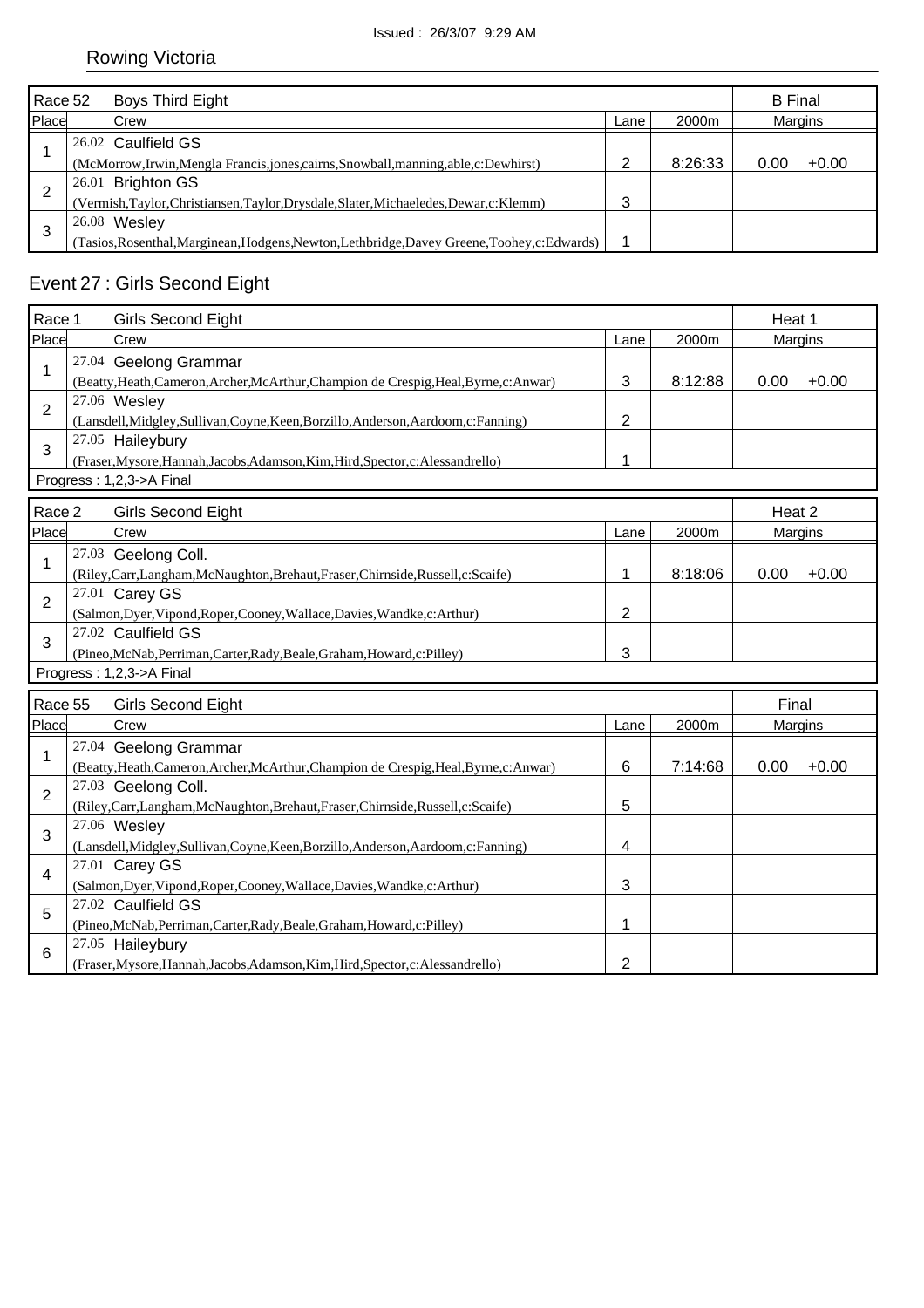# Event 28 : Boys Second Eight

| Race 3         | <b>Boys Second Eight</b>                                                                            |                |         | Heat 1         |         |
|----------------|-----------------------------------------------------------------------------------------------------|----------------|---------|----------------|---------|
| Place          | Crew                                                                                                | Lane           | 2000m   |                | Margins |
|                | 28.08 Scotch                                                                                        |                |         |                |         |
| 1              | (Buchhorn,Lloyd,Sutterby,Haines,Mealin,Sparkman,Simpson,Sartain,c:Houghton)                         | 6              | 7:07:36 | 0.00           | $+0.00$ |
|                | 28.11 Xavier                                                                                        |                |         |                |         |
| 2              | (Roberts,Lombard,O'Dwyer,Williams,Calvi,Condon,Rawling,Willis,c:Treacey)                            | 3              |         |                |         |
|                | 28.04 Geelong Coll.                                                                                 |                |         |                |         |
| 3              | (O'Brien, Champness, Pasco, Fitzpatrick, Wright, Sturgess, Russell, Kent, c: Carr)                  | 4              |         |                |         |
|                | 28.05 Geelong Grammar                                                                               |                |         |                |         |
| 4              | (Cavanagh,Levy,Taylor,Lancaster,Hawley,Bradley,Habla,Yates,c:De Clifford)                           | $\overline{2}$ |         |                |         |
|                | 28.09 St Kevin's                                                                                    |                |         |                |         |
| 5              | (Novak, Semetas, Venosta, Clinch, Fisher-Stone, Smith, Hallett, Wignell, c: Teo)                    | 5              |         |                |         |
|                | 28.02 Carey GS                                                                                      |                |         |                |         |
| 6              | (Rhodes, Gao, Mason-Smith, McLaren, Mercoulia, Arrowsmith, Fernon, Jamieson, c: Courtenay)          | 1              |         |                |         |
|                | Progress: 1,2,3->A Final; 4,5,6->B Final                                                            |                |         |                |         |
|                |                                                                                                     |                |         |                |         |
| Race 4         | <b>Boys Second Eight</b>                                                                            |                |         | Heat 2         |         |
| Place          | Crew                                                                                                | Lane           | 2000m   | Margins        |         |
| 1              | 28.07 Melbourne GS                                                                                  |                |         |                |         |
|                | (Danne, Dutton-Schwietert, Hilditch, Ferguson, Renzella, Strauss, Russell, Poulter, c: Tidd)        | 5              | 6:57:21 | 0.00           | $+0.00$ |
| 2              | 28.03 Caulfield GS                                                                                  |                |         |                |         |
|                | (Tomaino, Dureau, Weightman, Paul, Morley, O'Keefe, Lewis, Thompson, c: Conner)                     | 4              |         |                |         |
| 3              | 28.01 Brighton GS                                                                                   |                |         |                |         |
|                | (Mosley, Biggin, Pepper, Davies, Evans, Buntz, Keen, Baenziger, c: McKenzie)                        | $\overline{2}$ |         |                |         |
| 4              | 28.10 Wesley                                                                                        |                |         |                |         |
|                | (Simpson,Zippel,McCloskey,Cross,Gottschalk,McMullin,Frankenfeld,Pike,c:Day)                         | 3              |         |                |         |
| 5              | 28.06 Haileybury                                                                                    |                |         |                |         |
|                | (Harrison, Chaudhry, Secatore, Sauer, Tyler, Gassin, Evans, D'Angelo, c: Beard)                     | 1              |         |                |         |
|                | Progress: 1,2,3->A Final; 4,5->B Final                                                              |                |         |                |         |
| Race 56        | <b>Boys Second Eight</b>                                                                            |                |         | A Final        |         |
| Place          | Crew                                                                                                | Lane           | 2000m   |                | Margins |
|                | 28.08 Scotch                                                                                        |                |         |                |         |
| 1              | (Buchhorn,Lloyd,Sutterby,Haines,Mealin,Sparkman,Simpson,Sartain,c:Houghton)                         | 5              | 7:08:10 | 0.00           | $+0.00$ |
|                | 28.07 Melbourne GS                                                                                  |                |         |                |         |
| $\overline{2}$ | (Danne,Dutton-Schwietert,Hilditch,Ferguson,Renzella,Strauss,Russell,Poulter,c:Tidd)                 | 6              |         |                |         |
|                | 28.03 Caulfield GS                                                                                  |                |         |                |         |
| 3              |                                                                                                     |                |         |                |         |
|                |                                                                                                     | 4              |         |                |         |
| 4              | (Tomaino, Dureau, Weightman, Paul, Morley, O'Keefe, Lewis, Thompson, c: Conner)<br>28.11 Xavier     |                |         |                |         |
|                |                                                                                                     | 3              |         |                |         |
|                | (Roberts,Lombard,O'Dwyer,Williams,Calvi,Condon,Rawling,Willis,c:Treacey)<br>28.01 Brighton GS       |                |         |                |         |
| 5              |                                                                                                     | $\overline{2}$ |         |                |         |
|                | (Mosley, Biggin, Pepper, Davies, Evans, Buntz, Keen, Baenziger, c: McKenzie)<br>28.04 Geelong Coll. |                |         |                |         |
| 6              |                                                                                                     | 1              |         |                |         |
|                | (O'Brien, Champness, Pasco, Fitzpatrick, Wright, Sturgess, Russell, Kent, c: Carr)                  |                |         |                |         |
| Race 54        | <b>Boys Second Eight</b>                                                                            |                |         | <b>B</b> Final |         |
| Place          | Crew                                                                                                | Lane           | 2000m   |                | Margins |
| 1              | 28.05 Geelong Grammar                                                                               |                |         |                |         |
|                | (Cavanagh,Levy,Taylor,Lancaster,Hawley,Bradley,Habla,Yates,c:De Clifford)                           | 5              | 8:29:32 | 0.00           | $+0.00$ |
| 2              | 28.09 St Kevin's                                                                                    |                |         |                |         |
|                | (Novak, Semetas, Venosta, Clinch, Fisher-Stone, Smith, Hallett, Wignell, c: Teo)                    | 3              |         |                |         |
| 3              | 28.02 Carey GS                                                                                      |                |         |                |         |
|                | (Rhodes, Gao, Mason-Smith, McLaren, Mercoulia, Arrowsmith, Fernon, Jamieson, c: Courtenay)          | 1              |         |                |         |
| 4              | 28.10 Wesley                                                                                        |                |         |                |         |
|                | (Simpson,Zippel,McCloskey,Cross,Gottschalk,McMullin,Frankenfeld,Pike,c:Day)                         | 4              |         |                |         |
| 5              | 28.06 Haileybury<br>(Harrison, Chaudhry, Secatore, Sauer, Tyler, Gassin, Evans, D'Angelo, c: Beard) | $\overline{2}$ |         |                |         |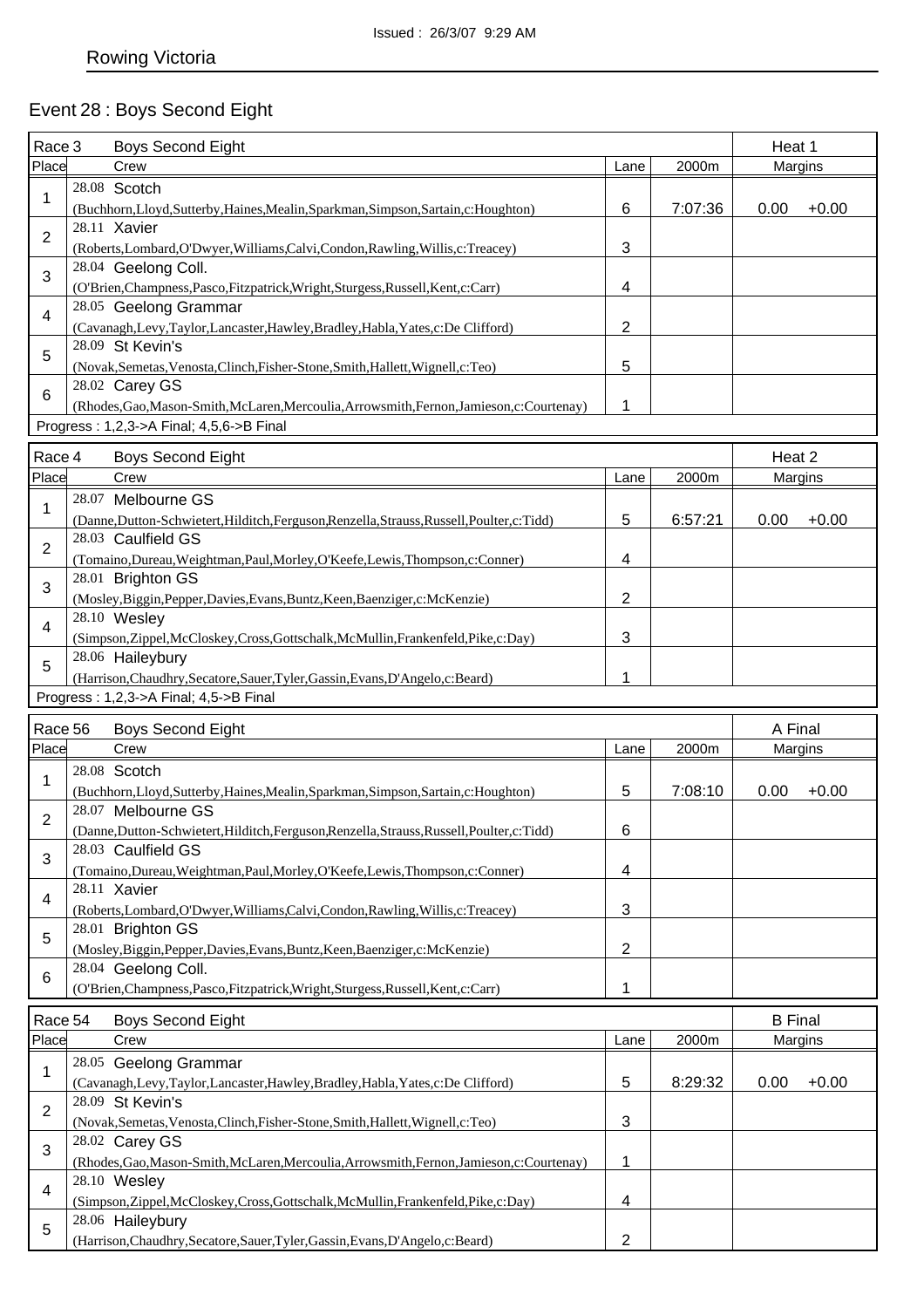# Event 29 : Girls First Eight

| Race 5         |              | <b>Girls First Eight</b>                                                           |                |         | Heat 1  |         |
|----------------|--------------|------------------------------------------------------------------------------------|----------------|---------|---------|---------|
| Place          |              | Crew                                                                               | Lane           | 2000m   | Margins |         |
| 1              |              | 29.04 Geelong Grammar                                                              |                |         |         |         |
|                |              | (Wagg,Lumley,Harris-Nave,Trumble,Hill,Hill,Fleetwood,Blain,c:North)                | 3              | 7:41:55 | 0.00    | $+0.00$ |
| $\overline{2}$ |              | 29.01 Carey GS                                                                     |                |         |         |         |
|                |              | (Box, Angelatos, Stead, Hart, McQueen-Miscamble, Brooks, Yann, Bowring, c: Bice)   | $\overline{2}$ |         |         |         |
| 3              |              | 29.05 Haileybury                                                                   |                |         |         |         |
|                |              | (Dwyer, Stewart, Thatcher, Dowel, Driscoll, Farren, Whitfield, Murray, c: Walsh)   | 1              |         |         |         |
|                |              | Progress: 1,2,3->A Final                                                           |                |         |         |         |
| Race 6         |              | <b>Girls First Eight</b>                                                           |                |         | Heat 2  |         |
| Place          |              | Crew                                                                               | Lane           | 2000m   | Margins |         |
|                |              | 29.03 Geelong Coll.                                                                |                |         |         |         |
| 1              |              | (May, Golightly, Duncan, Hurley, Hodgson, Perkins, Hawkins, Stewart, c: Allen)     | $\mathbf{3}$   | 7:45:96 | 0.00    | $+0.00$ |
| $\overline{2}$ | 29.06 Wesley |                                                                                    |                |         |         |         |
|                |              | (Saville, Baker, Broomfield, Sampson, Bacon, Briede, Rak, Bates, c: Bentley-Singh) | 2              |         |         |         |
| 3              |              | 29.02 Caulfield GS                                                                 |                |         |         |         |
|                |              | (Knights, Houghton, Dean, Popa, Burgess, Hanley, Nixon, Adamson, c: Wakeling)      | 1              |         |         |         |
|                |              | Progress: 1,2,3->A Final                                                           |                |         |         |         |
| Race 58        |              | <b>Girls First Eight</b>                                                           |                |         | Final   |         |
| Place          |              | Crew                                                                               | Lane           | 2000m   | Margins |         |
|                |              | 29.04 Geelong Grammar                                                              |                |         |         |         |
| 1              |              | (Wagg,Lumley,Harris-Nave,Trumble,Hill,Hill,Fleetwood,Blain,c:North)                | 5              | 7:07:26 | 0.00    | $+0.00$ |
|                | 29.06 Wesley |                                                                                    |                |         |         |         |
| $\overline{2}$ |              | (Saville, Baker, Broomfield, Sampson, Bacon, Briede, Rak, Bates, c: Bentley-Singh) | 4              |         |         |         |
| 3              |              | 29.03 Geelong Coll.                                                                |                |         |         |         |
|                |              | (May, Golightly, Duncan, Hurley, Hodgson, Perkins, Hawkins, Stewart, c: Allen)     | 6              |         |         |         |
| $\overline{4}$ |              | 29.01 Carey GS                                                                     |                |         |         |         |
|                |              | (Box, Angelatos, Stead, Hart, McQueen-Miscamble, Brooks, Yann, Bowring, c: Bice)   | 3              |         |         |         |
| 5              |              | 29.02 Caulfield GS                                                                 |                |         |         |         |
|                |              | (Knights, Houghton, Dean, Popa, Burgess, Hanley, Nixon, Adamson, c: Wakeling)      | 2              |         |         |         |
| 6              |              | 29.05 Haileybury                                                                   |                |         |         |         |
|                |              | (Dwyer,Stewart,Thatcher,Dowel,Driscoll,Farren,Whitfield,Murray,c:Walsh)            | 1              |         |         |         |

# Event 30 : Boys First Eight

| Race 7 |  | <b>Boys First Eight</b>                                                                |      |         |         | Heat 1  |
|--------|--|----------------------------------------------------------------------------------------|------|---------|---------|---------|
| Place  |  | Crew                                                                                   | Lane | 2000m   | Margins |         |
|        |  | 30.09 Scotch                                                                           |      |         |         |         |
|        |  | (Brown, Alexander, Cooper, Syme, Booth, McKenzie, Phillips, Lipshut, c: Browne)        | 6    | 6:34:20 | 0.00    | $+0.00$ |
| 2      |  | 30.12 Xavier                                                                           |      |         |         |         |
|        |  | (Franklyn, Earley, Henderson, Davies, Wilton, Selir, Romanin, Sweeney, c: Banting)     | 5    |         |         |         |
| 3      |  | 30.08 Melbourne GS                                                                     |      |         |         |         |
|        |  | (Hooper, Jago, Turner, Carlstrom, Barraclough, Grimus, Allen, Davidson, c: Perkins)    |      |         |         |         |
| 4      |  | 30.05 Geelong Coll.                                                                    |      |         |         |         |
|        |  | (Monotti, Mitchell, Heath, McCrae, Linke, Dunkley-Smith, Walsh, Leontiades, c: Agosta) | 2    |         |         |         |
| 5      |  | 30.10 St Kevin's                                                                       |      |         |         |         |
|        |  | (Colombo, Hibbert, Barrie, Fleming, McFarlane, McBride, Gatto, Chivers, c: Cricenti)   | 4    |         |         |         |
| 6      |  | 30.02 Brighton GS                                                                      |      |         |         |         |
|        |  | (Baenziger,Lynch,Janssen,Ambrose,Cox,Carlile,Donnellan,Brighthope,c:Jackson)           | 3    |         |         |         |
|        |  | Progress: 1,2,3->A Final; 4,5,6->B Final                                               |      |         |         |         |